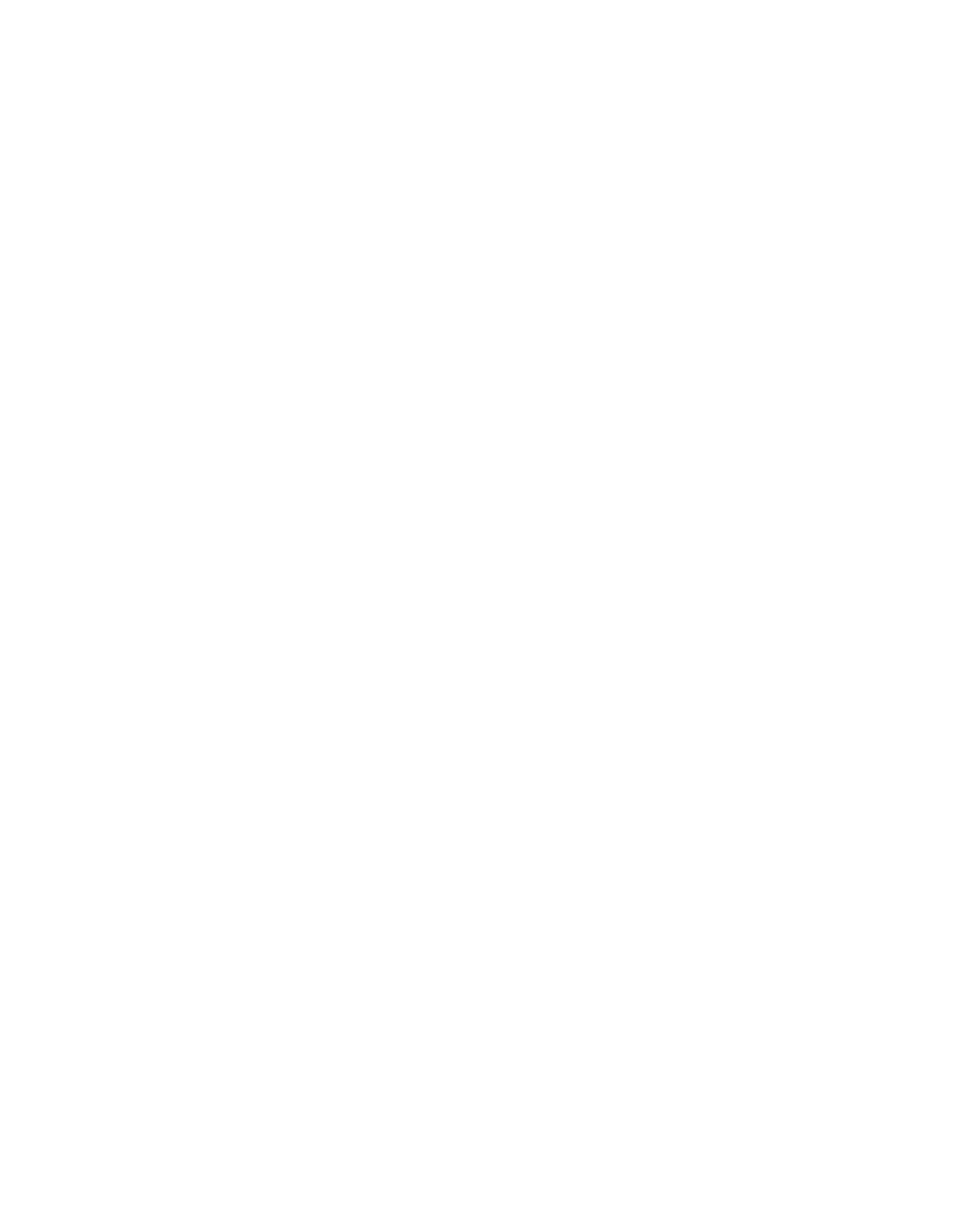## **Table of Contents**

| 1.0   | <b>INTRODUCTION</b>                                        | $\mathbf{1}$   |
|-------|------------------------------------------------------------|----------------|
| 2.0   | <b>PURPOSE</b>                                             | $\mathbf{1}$   |
| 3.0   | <b>REGULATIONS</b>                                         | $\overline{2}$ |
| 3.1   | Federal                                                    | $\overline{2}$ |
| 3.2   | State                                                      | $\overline{2}$ |
| 3.3   | Local                                                      | 3              |
| 4.0   | DEFINITIONS AND ACRONYMS                                   | 3              |
| 5.0   | <b>RESPONSIBILITIES</b>                                    | $\overline{7}$ |
| 5.1   | <b>Buildings and Grounds</b>                               | $\overline{7}$ |
| 5.2   | Director of EH&S                                           | $\overline{7}$ |
| 5.3   | Asbestos Coordinator/Licenses Asbestos Inspector           | $\overline{7}$ |
| 5.4   | <b>Licensed Abatement Contractor</b>                       | $\overline{7}$ |
| 6.0   | <b>ASBESTOS IDENTIFICATION</b>                             | $\overline{7}$ |
| 6.1   | Examples                                                   | 8              |
| 6.2   | Classifications                                            | 8              |
| 6.3   | <b>Building Inventories</b>                                | 9              |
| 6.4   | Signs and Labels                                           | 9              |
| 7.0   | <b>EXPOSURE MONITORING</b>                                 | 9              |
| 8.0   | NOTIFICATION TO REGULATORY AGENCIES                        | 9              |
| 8.1   | Massachusetts Department of Environmental Protection       | 10             |
| 8.1.1 | Exemptions                                                 | 10             |
| 8.1.2 | Non-traditional Asbestos Abatement Work Practice Approvals | 10             |
| 8.2   | <b>Boston Fire Department</b>                              | $10\,$         |
| 8.3   | <b>Boston Public Health Commission</b>                     | 11             |
| 9.0   | <b>BUILDING SURVEYS</b>                                    | 11             |
| 9.1   | <b>Demolition or Renovations</b>                           | 11             |
| 9.2   | <b>Existing Building Surveys</b>                           | 12             |
| 9.3   | Post-Abatement Visual Inspections                          | 12             |
| 10.0  | OPERATIONS AND MAINTENANCE PROCEDURES                      | 12             |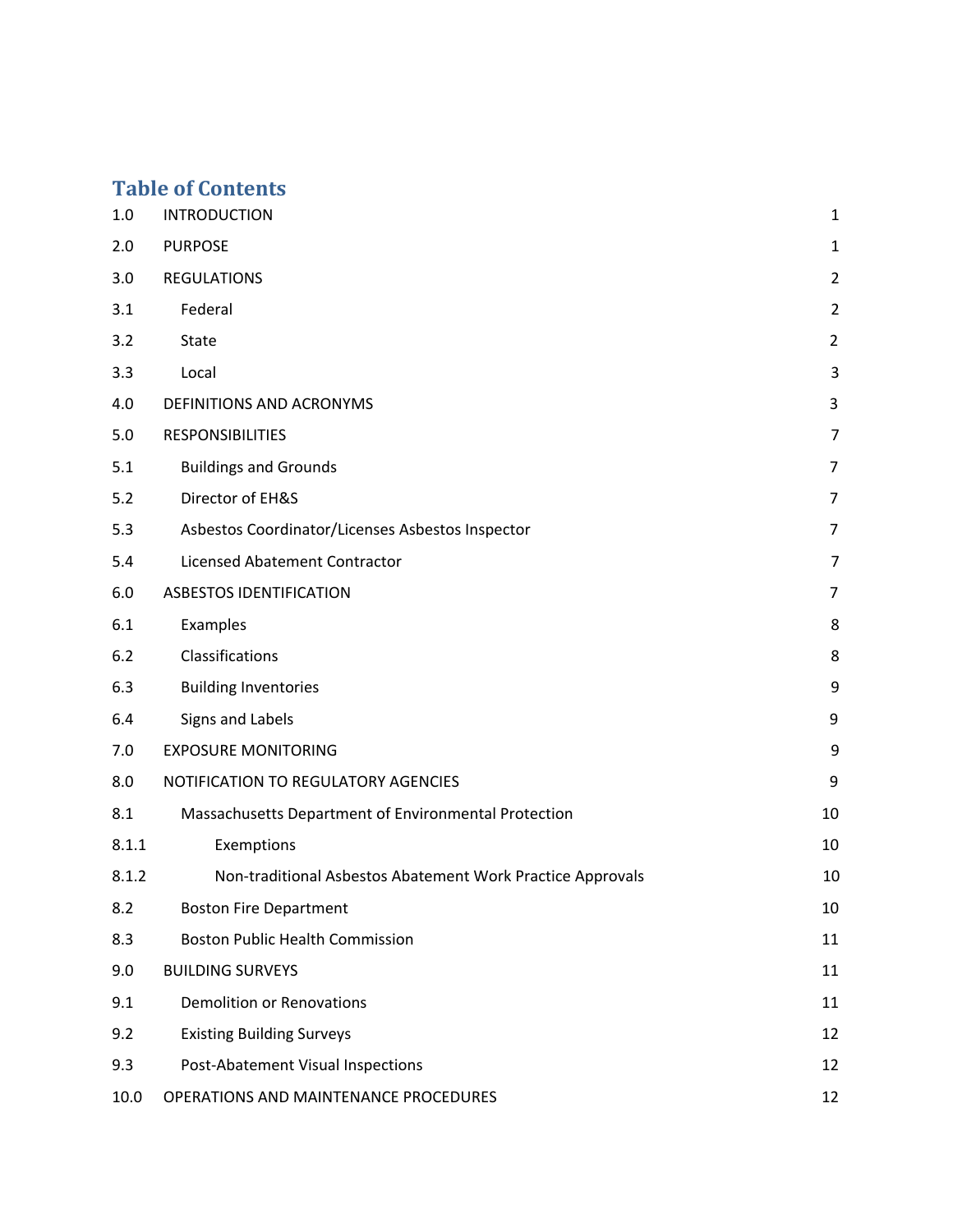| 10.1 | Classes of Work                             | 12 |
|------|---------------------------------------------|----|
| 10.2 | Procedure for Trace Asbestos Materials      | 13 |
| 10.3 | Procedure for Asbestos Containing Materials | 13 |
| 10.4 | <b>Repair and Renovation Work</b>           | 14 |
| 10.5 | <b>Emergency Asbestos Work</b>              | 14 |
| 11.0 | <b>WASTE DISPOSAL</b>                       | 14 |
| 12.0 | <b>TRAINING</b>                             | 15 |
| 12.1 | <b>Asbestos Workers</b>                     | 16 |
| 12.2 | <b>Buildings and Grounds Department</b>     | 16 |
| 13.0 | MEDICAL SURVEILLANCE                        | 17 |
| 14.0 | <b>RECORDS</b>                              | 17 |
| 15.0 | <b>ANNUAL REVIEW</b>                        | 17 |
| 16.0 | <b>REFERENCES</b>                           | 18 |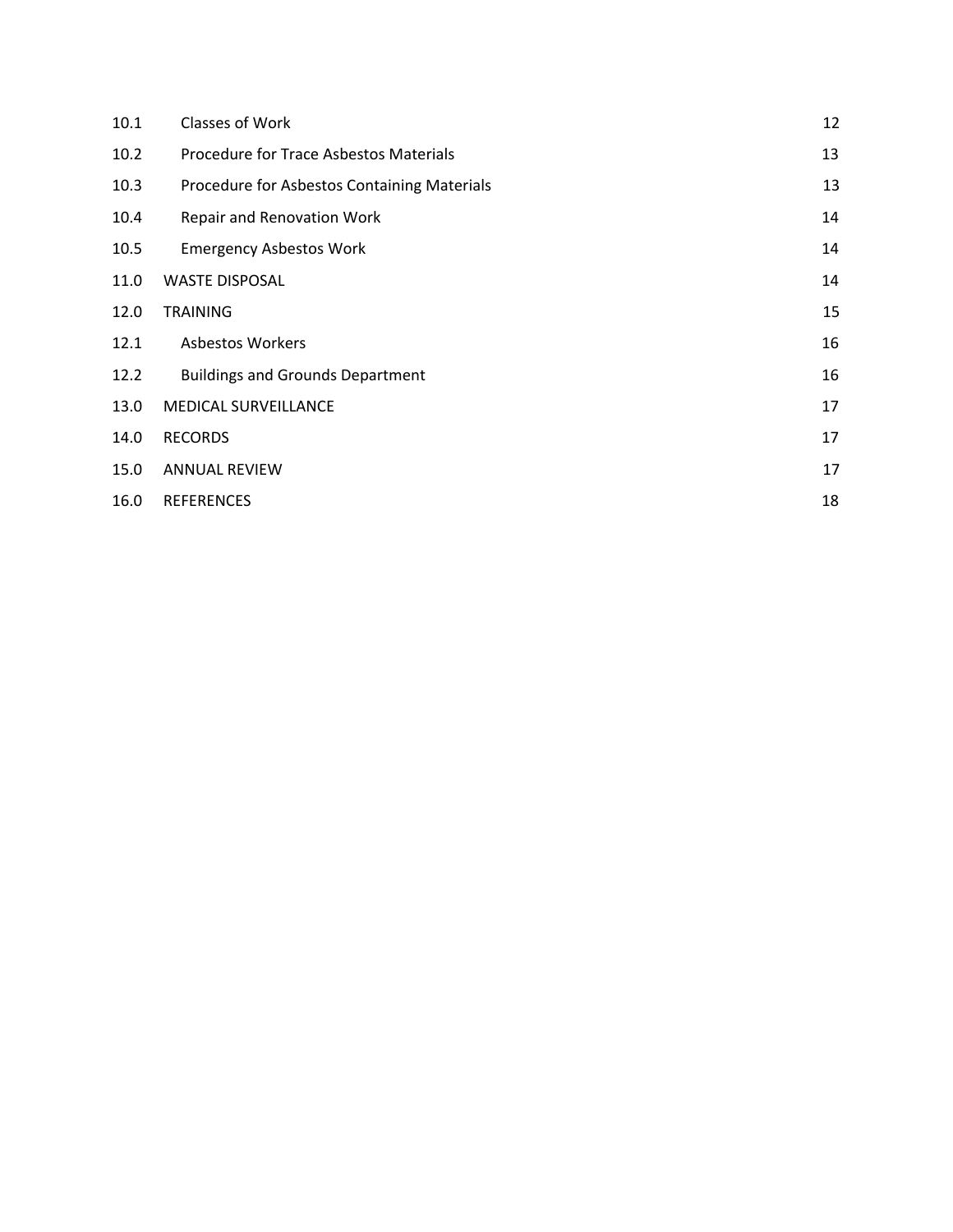## **ASBESTOS MANAGEMENT PROGRAM REVIEW SUMMARY**

| Revision(s) | Date | Name (print) | Signature |
|-------------|------|--------------|-----------|
|             |      |              |           |
|             |      |              |           |
|             |      |              |           |
|             |      |              |           |
|             |      |              |           |
|             |      |              |           |
|             |      |              |           |
|             |      |              |           |
|             |      |              |           |
|             |      |              |           |
|             |      |              |           |
|             |      |              |           |
|             |      |              |           |
|             |      |              |           |
|             |      |              |           |
|             |      |              |           |
|             |      |              |           |
|             |      |              |           |
|             |      |              |           |
|             |      |              |           |
|             |      |              |           |
|             |      |              |           |
|             |      |              |           |
|             |      |              |           |
|             |      |              |           |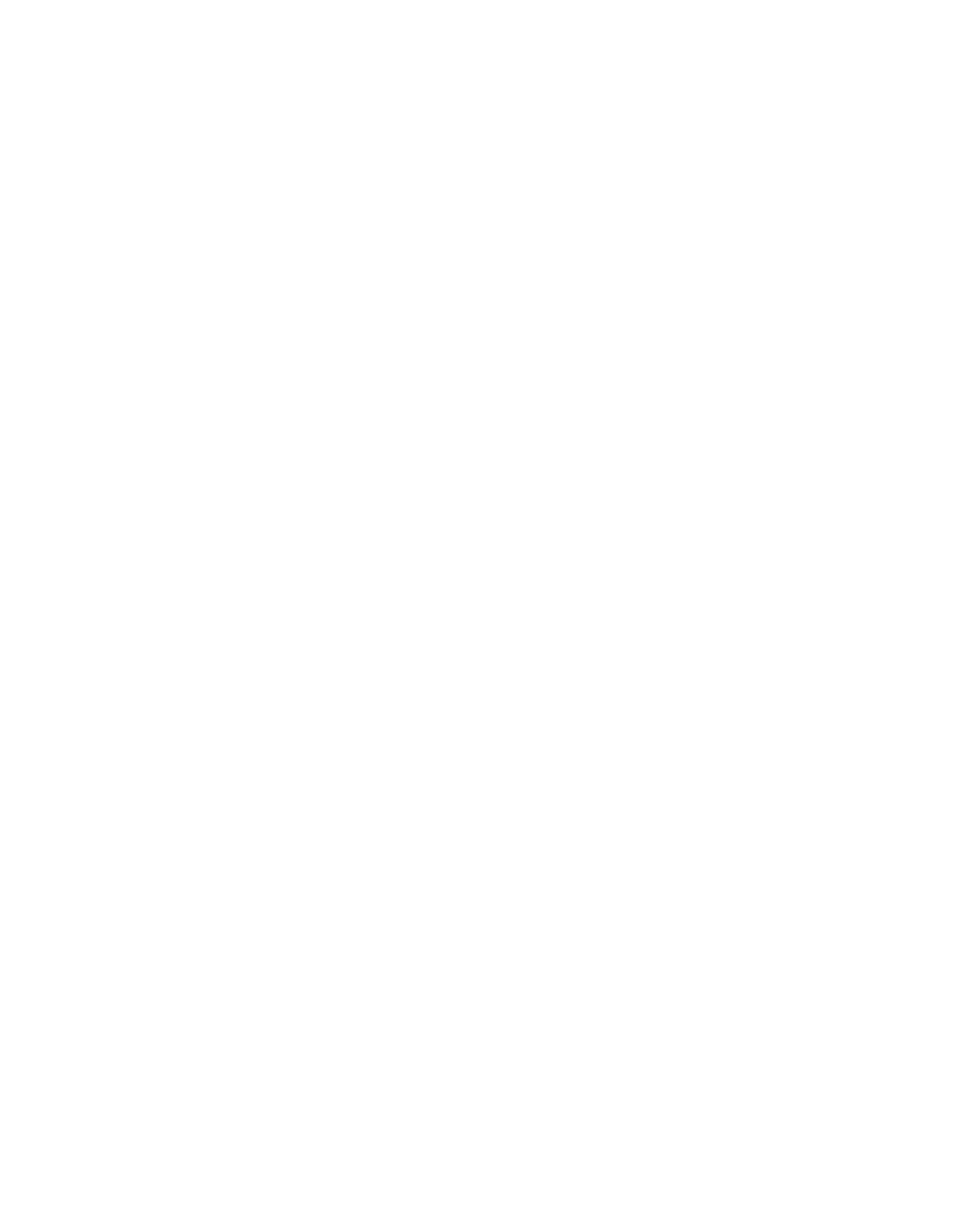## <span id="page-6-0"></span>**1.0 INTRODUCTION**

Asbestos is a set of six naturally occurring silicate minerals. Mining of asbestos began more than 4,000 years ago, but did not start large-scale until the end of the 19th century when manufacturers and builders used asbestos because of its desirable physical properties: sound absorption, average tensile strength, its resistance to fire, heat, electrical and chemical damage, and affordability. When asbestos is used for its resistance to fire or heat, the fibers are often mixed with cement or woven into fabric or mats. These desirable properties made asbestos use to continue to grow throughout most of the 20th century until the carcinogenic effects of asbestos dust caused its effective demise as a mainstream construction and fireproofing material.

Asbestos as such is not harmful, as long as it's intact. When disturbed, it causes the fibers to float in the air where they are easily inhaled. Inhaled asbestos fibers remain in the body and cannot be expelled. Because of this, the fibers can easily penetrate body tissues and may deposit themselves in airways and lung tissue. The time lag between inhalation and any adverse health manifestations can be as long as 30 or more years.

The buildings at Simmons College (Simmons) were built between the 1899 and 2002. Due to the ages of the buildings, asbestos-containing materials (ACMs) may have been or are present in Simmons' buildings. Simmons consists of two campuses:

| <b>Academic Campus</b>      | Residence Campus            |
|-----------------------------|-----------------------------|
| 300 The Fenway              | 54 Pilgrim Road             |
| Boston, Massachusetts 02115 | Boston, Massachusetts 02115 |

Simmons is committed to providing a safe and healthy environment for students, staff, faculty, contractors, and visitors and to complying with governmental safety and environmental regulations. As a result, the Buildings and Grounds Department and the Director of Environmental Health and Safety (EH&S) have prepared this Asbestos Management Program (AMP) to ensure that students, staff, faculty, contractors, and visitors are not exposed to asbestos while at Simmons.

## <span id="page-6-1"></span>**2.0 PURPOSE**

The objectives of this program include identification of asbestos materials, hazard communication, training, maintenance, and repair or removal of ACM in Simmons' facilities. The program ensures that employees and others will not be exposed to significant levels of asbestos fibers, and that asbestos will be handled in full compliance with all applicable regulations and adhere to Best Management Practices (BMPs).

This policy applies to all Simmons employees who must work around or near ACM, such as Buildings and Grounds and Facilities employees, who will oversee construction and renovation work that may impact asbestos materials.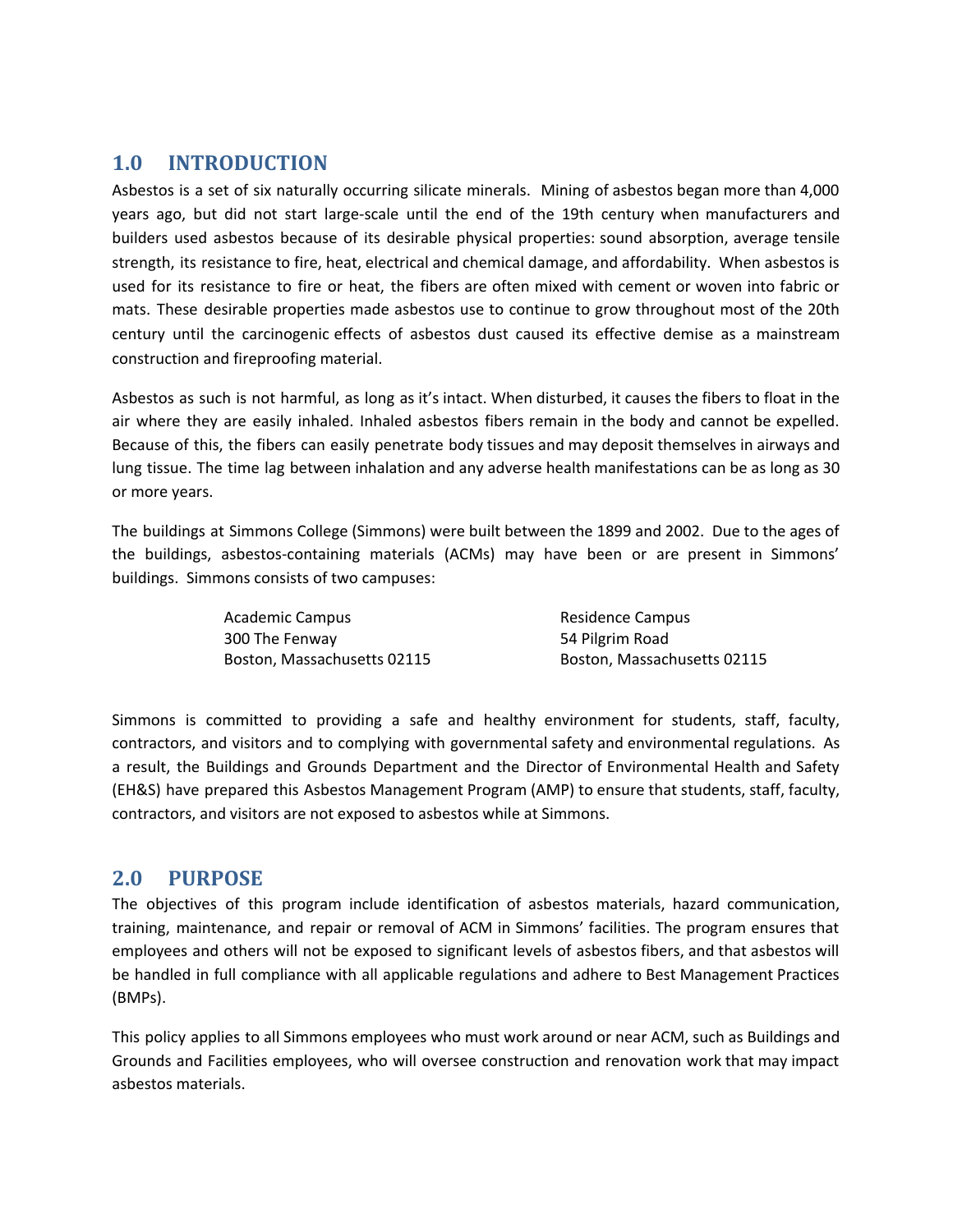Simmons does not authorize its employees to engage in asbestos repair or removal activities but instead utilizes licensed and certified outside contractors for these services.

## <span id="page-7-0"></span>**3.0 REGULATIONS**

Federal, state, and local regulations have been developed to protect workers and the general public from exposure to asbestos.

### <span id="page-7-1"></span>**3.1 Federal**

The U.S. Occupational Safety and Health Administration (OSHA) oversees the working conditions for workers by implementing and managing occupational safety and health standards. The following regulations pertain to the handling of asbestos in the workplace.

- 29 Code of Federal Regulations (CFR) 1910.1001, Asbestos General Standard
- 29 CFR 1926.1101, Asbestos Construction Standard
- 29 CFR 1910.1200, Hazard Communication (HAZCOM) Standard

The Asbestos National Emission Standards for Hazardous Air Pollutants (NESHAP) were developed by the U.S. Environmental Protection Agency (EPA) to specify work practices for asbestos to be followed during demolitions and renovations of all structures, installations, and buildings (excluding residential buildings that have four or fewer dwelling units). The regulations require the owner of the building or the operator to notify the appropriate state agency before any demolition, or before any renovations of buildings that could contain a certain threshold amount of asbestos or asbestos-containing material. In addition, particular manufacturing and fabricating operations either cannot emit visible emissions into the outside air or must follow air cleaning procedures, as well as follow certain requirements when removing asbestos-containing waste. These regulations are under 40 CFR 61, Subpart M – National Emission Standard for Asbestos.

Point sources of discharges of pollutants are required to comply with 40 CFR Subpart N – Effluent Guidelines and Standards, where applicable, and permits issued by the Massachusetts Water Resource Authority (MWRA) or EPA under the National Pollutant Discharge Elimination System (NPDES). Asbestos is listed as a toxic pollutant for effluent under 40 CFR 401.15.

## <span id="page-7-2"></span>**3.2 State**

The Massachusetts Department of Labor Standards (MADLS) Asbestos Program is responsible for the regulation of occupational asbestos exposure in Massachusetts. The following are the statue and regulation associated with this DLS Program. The Massachusetts Department of Labor and Workforce Development (MADLWD) oversees this program.

- Massachusetts General Laws (MGL), Part I, Title XXI, Chapter 149, Sections 6A to 6F
- 453 Code of Massachusetts Regulations (CMR) 6.00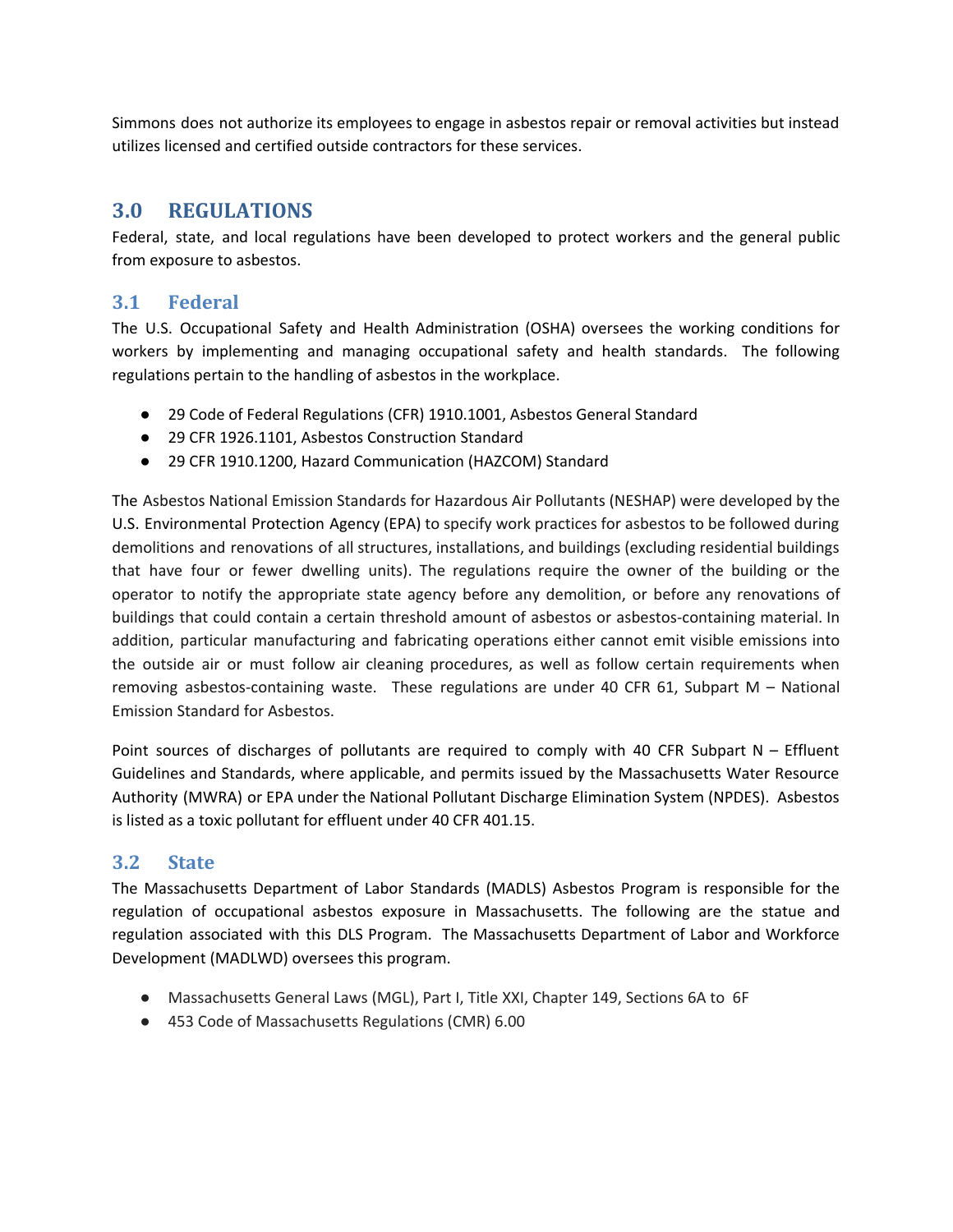The DOS requires training and licenses for all asbestos related workers including the following:

- Asbestos Contractor
- Asbestos Associated Project Workers
- Asbestos Workers
- Asbestos Supervisors
- Asbestos Inspectors
- Asbestos Project Monitor
- Asbestos Trainers

Residential and institutional buildings are subject to Massachusetts Department of Environmental Protection (MADEP) asbestos regulations under 310 CMR 7.00, Air Pollution Control, specifically 7.00, 7.09, and 7.15. The MADEP has issued 310 CMR 19.00, Solid Waste Management, which regulates asbestos-containing waste under 19.061.

In addition, MADEP requires that any asbestos released to the environment at or above the reportable quantity is required to report the release to MADEP under the Massachusetts Contingency Plan (MCP), 310 CMR 40.0000. Once MADEP is notified, Simmons will be required to follow the MCP requirements for remediation.

As indicated above, the MWRA also prohibits the discharge of asbestos into the wastewater.

#### <span id="page-8-0"></span>**3.3 Local**

The Boston Fire Department (BFD) – Fire Prevention Division requires an Asbestos Removal Permit application for the removal of asbestos. The application form is available on the BFD's webpage and must be submitted prior to the work.

Asbestos removal or repair projects in Boston require a permit issued by the Environmental Health Office of the Boston Public Health Commission (BPHC) under the Asbestos Regulations, which were issued by the BPHC under MGL, Part I, Title XVI, Chapter 111, Sections 31 and 122 and Chapter 656 of the Acts of 1965. These regulations establish and constitute requirements to protect the health and safety of persons engaged in the removal, enclosure, encapsulation or disturbance of asbestos or ACM and the public while these activities are being performed in a building.

## <span id="page-8-1"></span>**4.0 DEFINITIONS AND ACRONYMS**

Below are the definitions associated with this document.

**Abatement** – The procedures used to control fiber release from asbestos-containing materials in a building, or to remove them entirely, including removal, encapsulation, repair, enclosure, encasement, and operations and maintenance programs.

**Adequately Wet or Adequately Wetted** – Fixing or coating with water (or water which a surfactant has been added), amended water or a remover-encapsulant, so as to prevent a friable condition with visible emissions. Material shall be considered adequately wetted where it has been fixed or coated with water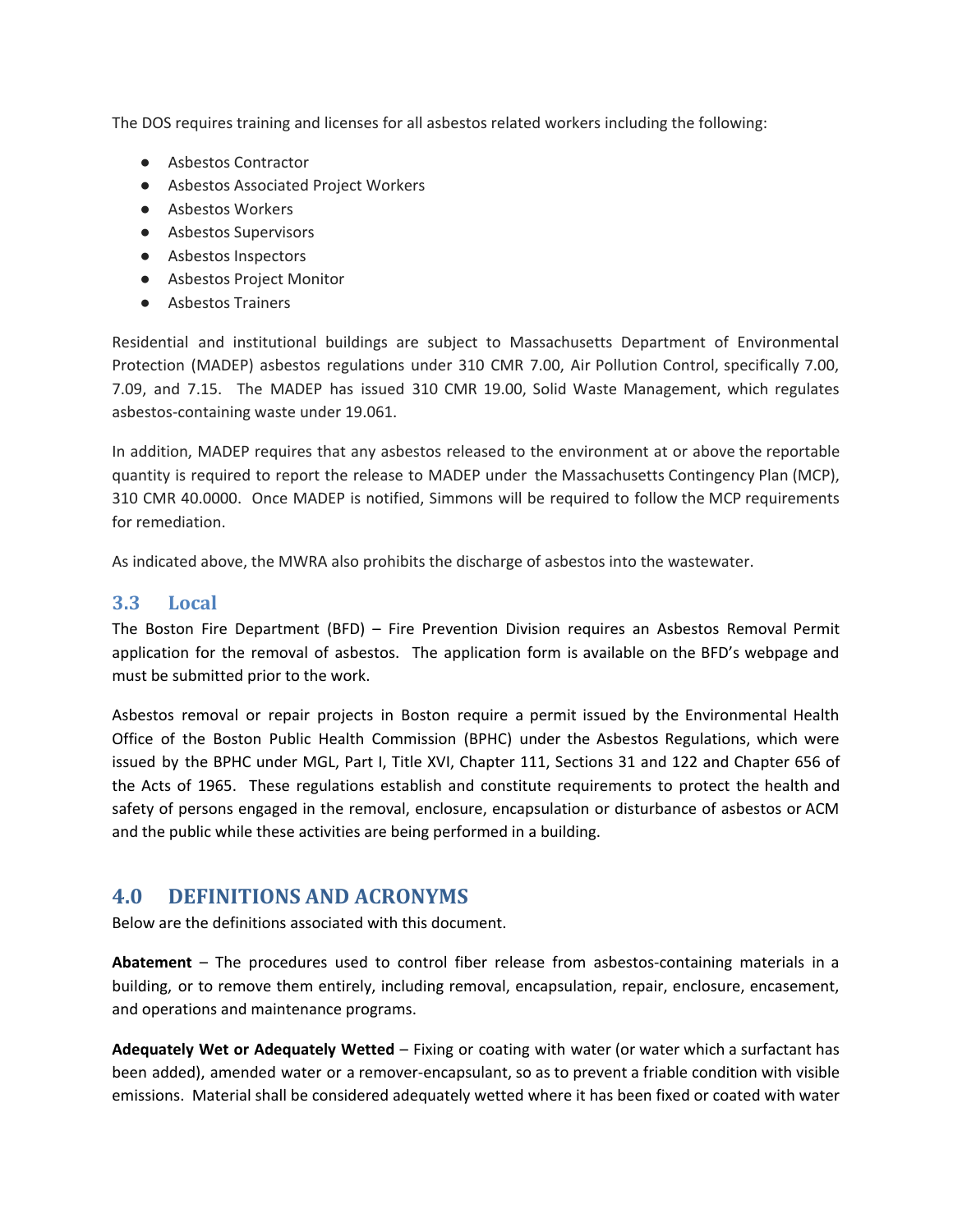(or water which a surfactant has been added), amended water or a remover-encapsulant, so as to prevent a friable condition with visible emissions.

**Asbestos** – A naturally occurring highly fibrous silicate mineral with long, thin, separable fibers. It is present in the air outdoors and in some drinkable water, including water from natural sources. The word Asbestos is derived from a Greek adjective meaning "inextinguishable." The varieties of asbestos include chrysotile (serpentine); crocidolite (riebeckite); amosite (cummingtonite/grunerite); anthophyllite; tremolite; and actinolite. Chrysotile, amosite, and crocidolite are commonly used types of asbestos in building materials. This definition also includes any of these minerals that have been chemically treated and/or altered.

**Asbestos Containing Material (ACM)** – Material composed of asbestos of any type and in an amount more than 1% asbestos.

**AMP** – Asbestos Management Program

**ACWM** – Asbestos-containing waste material

**Authorized Person** – Any person authorized by Simmons and required by work duties to be present in regulated asbestos areas.

**Best Management Practice (BMP)** – Methods or techniques found to be effective and practical in achieving an objective while making the optimum use of resources and proven at other institutions or industries.

**BFD** – Boston Fire Department

**BPHC** – Boston Public Health Commission

**CFR** – Code of Federal Regulations

**Class I Asbestos Work**: the removal of thermal system insulation and/or surfacing material (ACM or PACM).

**Class II Asbestos Work** – Removal of any ACM which is not Class I, such as wallboard, floor tile, ceiling tile, linoleum, transite board, roofing materials and mastics.

**Class III Asbestos Work** - Repair and maintenance operations where ACM is likely to be disturbed.

**Class IV Asbestos Work** – Maintenance and custodial activities during which employees contact but do not disturb ACM, and activities to clean up dust and debris which may be generated by Class I, II, or III work.

**Clearance Air Monitoring** – Air monitoring conducted by a DOL licensed Asbestos Project Monitor at the conclusion of an asbestos project. Clearance air monitoring includes the successful completion of a final visual inspection for work area debris and the collection and analysis of air samples in accordance with Massachusetts DOL Regulation 453 CMR 6.00. The abatement project is considered complete when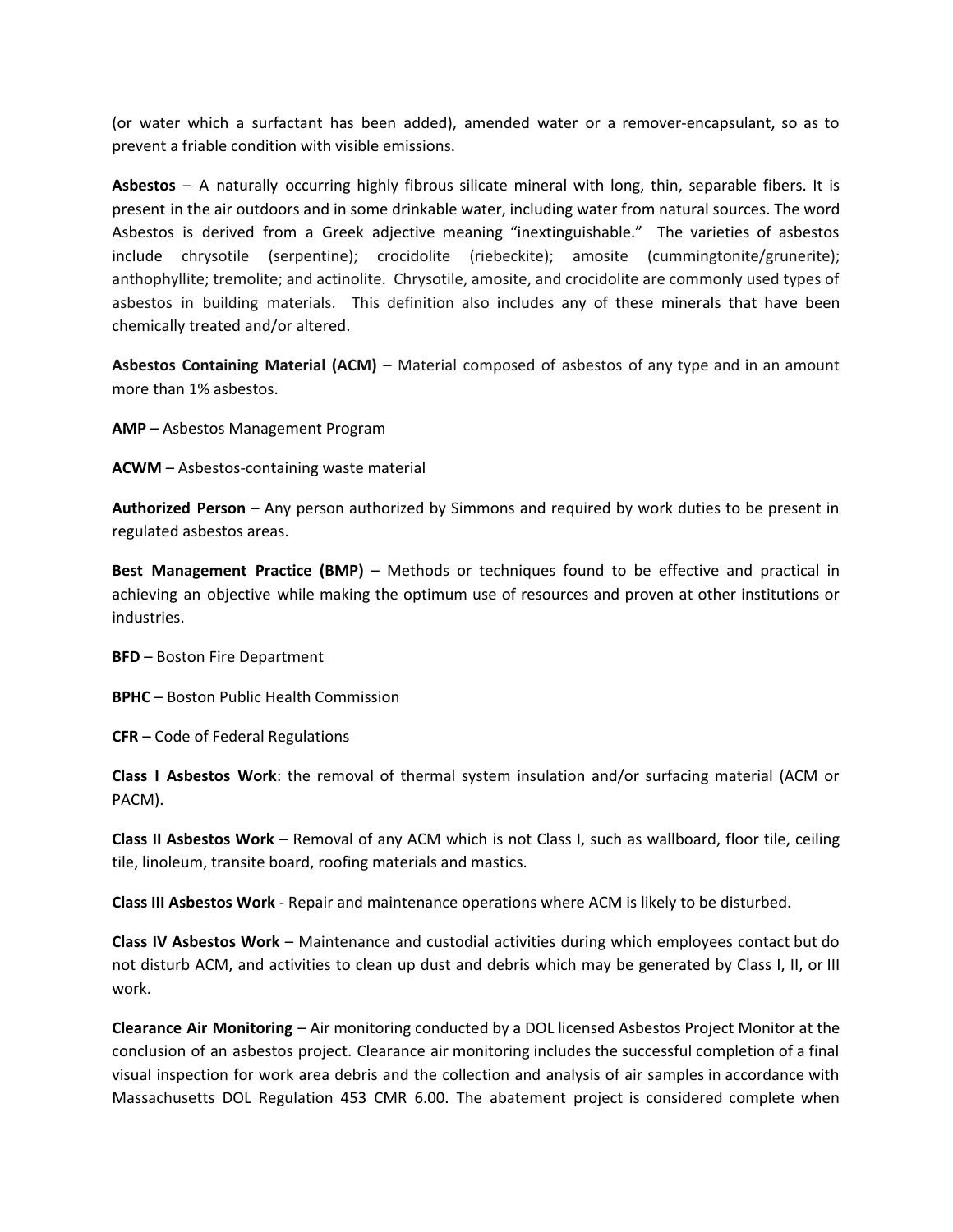clearance air samples are analyzed by an approved method that results in a fiber concentration less than the designated Simmons' OEL for asbestos.

**CMR** – Code of Massachusetts Regulations

**Competent Person** – A person who is capable of identifying existing asbestos hazards in the workplace and selecting appropriate control strategy for asbestos exposure, and who has the authority to take prompt corrective measures to eliminate the identified hazards.

**EH&S** – Environmental Health and Safety

**Employee Exposure** – Exposure to airborne asbestos that would occur if the employee were not using respiratory protective equipment.

**EPA** – U.S. Environmental Protection Agency

**Fiber** – A particulate form of asbestos 5 micrometers or longer with a length-to-diameter ratio of at least 3 to 1.

**Friable ACM** – Any material applied on ceilings, walls, structural members, piping, duct work, or any other part of a building, which when dry, may be crumbled, pulverized, or reduced to powder by hand pressure. This term includes **Non-friable ACM** after such previously non-friable material becomes damaged to the extent that when dry it may be crumbled, pulverized, or reduced to powder by hand pressure.

**HAZCOM** – OSHA Hazard Communication Standard

**High-Efficiency Particulate Air (HEPA) Filter** – A filter capable of trapping and retaining at least 99.97 percent of 0.3 micrometer diameter mono-disperse particles.

**Homogeneous Area** – An area of surfacing material or thermal system insulation that is uniform in color and texture.

**HVAC** – Heating, Ventilation, and Air Conditioning

**Inspection** – An activity undertaken in a building to determine the presence or location, or to assess the condition of, friable or non-friable ACM or PACM, whether by visual or physical examination, or by collecting sample of such material. This term includes re-inspections of friable and non-friable known or assumed ACM or PACM, which has been previously identified.

**MADEP** – Massachusetts Department of Environmental Protection

**MADLS** – Massachusetts Department of Labor Standards

**MADLWD** – Massachusetts Department of Labor and Workforce Development

**MADOS** – Massachusetts Department of Occupational Safety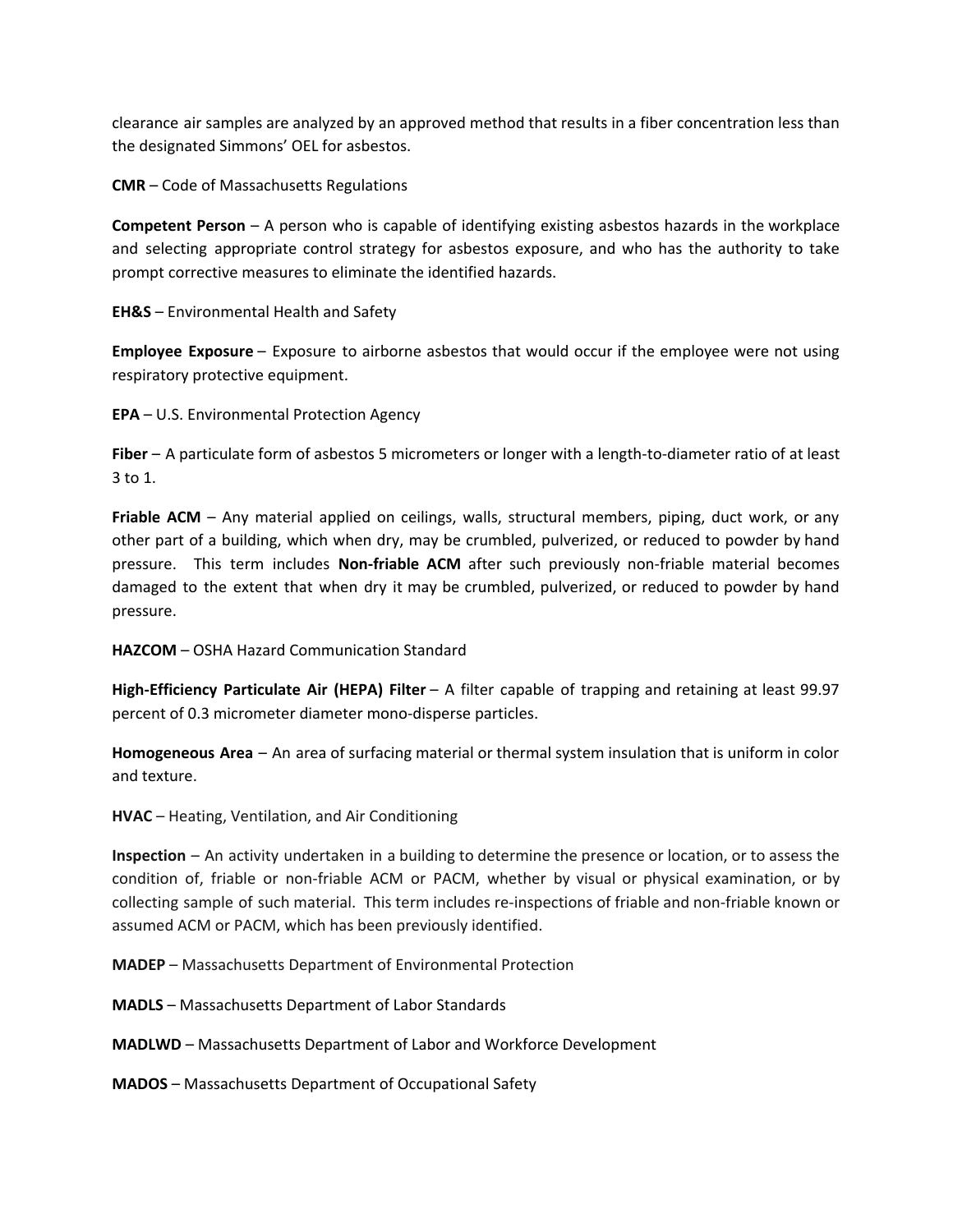**MCP** – Massachusetts Contingency Plan

**MGL** – Massachusetts General Laws

**MWRA** – Massachusetts Water Resource Authority

**NESHAP** – National Emission Standards for Hazardous Air Pollutants

**NPDES** – National Pollutant Discharge Elimination System

**Occupational Exposure Limits (OELs)** – An upper limit on the acceptable concentration of a hazardous substance in workplace air for a particular material or class of materials. It is typically set by competent national authorities.

**OSHA** – U.S. Occupational Safety and Health Administration

**Permissible Exposure Limits (PELs)** – Limits established by OSHA to protect workers against health effects of exposure to hazardous substances in the air.

**Presumed ACM (PACM)** – Thermal system insulation and surfacing material found in buildings, piping, vessels, and vessel sections that are assumed to contain greater than one percent asbestos. The designation of a material as PACM may be rebutted pursuant to the OSHA regulations or unless a determined is made in accordance with the OSHA regulations that the material is not ACM.

**Regulated Area** – An area established by Simmons to demarcate areas where airborne concentrations of asbestos exceed, or there is a reasonable possibility they may exceed, the permissible exposure limits.

**Response Action** – A method including removal, encapsulation, enclosure, repair, and operation and maintenance that protects human health and the environment from ACM.

**Surfacing ACM** – Surfacing material which contains more than 1 percent asbestos

**Surfacing Material** - Material that is sprayed, troweled-on or otherwise applied to surfaces (such as acoustical plaster on ceilings and fireproofing materials on structural members, or other materials on surfaces for acoustical, fireproofing, and other purposes).

**Thermal System Insulation (TSI)** – ACM applied to pipes, fittings, boilers, breeching, tanks, ducts or other structural components to prevent heat loss or gain.

**Thermal System Insulation ACM** – TSI which contains more than 1 percent asbestos.

**VAT –** Vinyl Asbestos Tile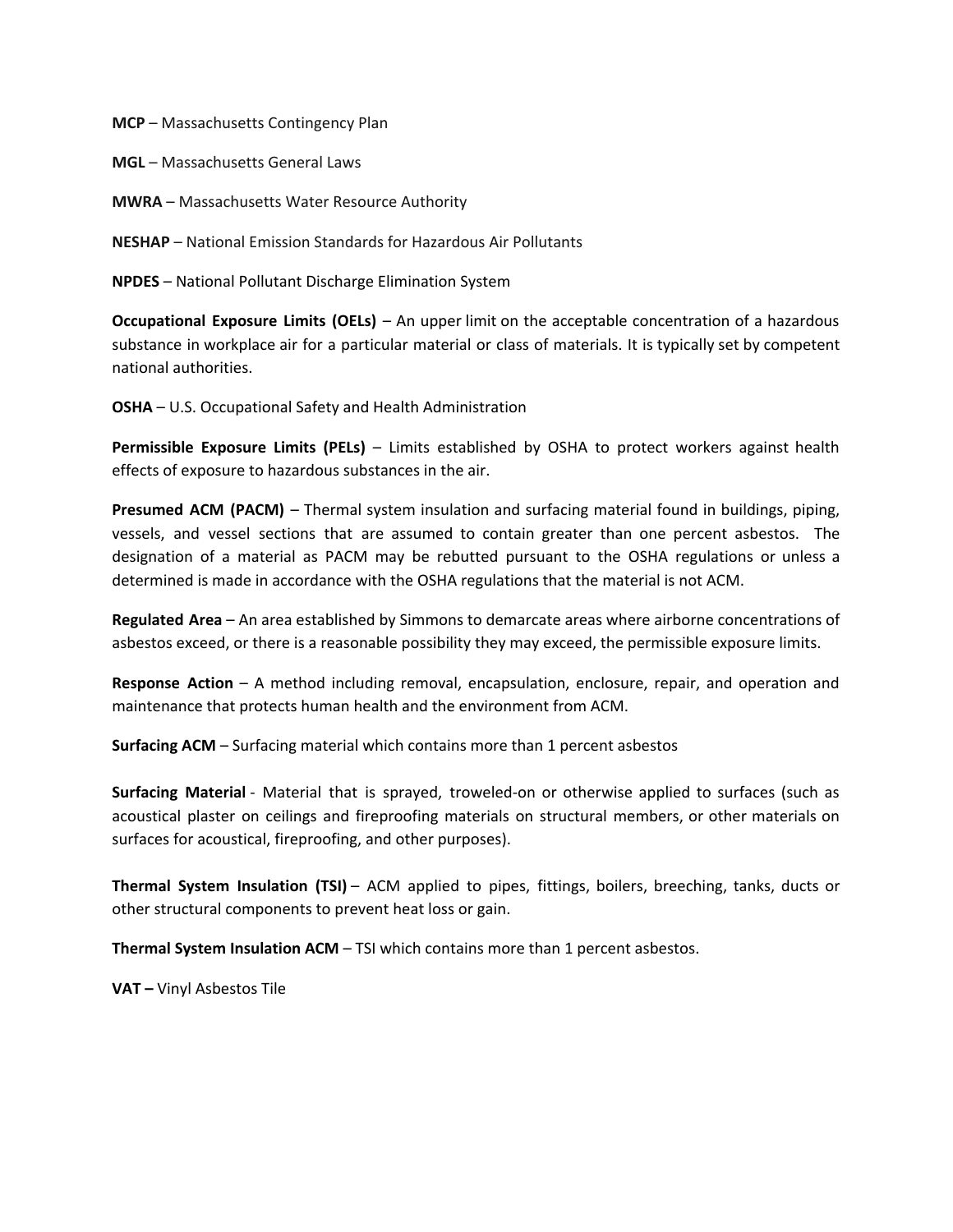## <span id="page-12-0"></span>**5.0 RESPONSIBILITIES**

The following Simmons personnel are responsible for the administration of the AMP and the coordination of asbestos-related activities.

## <span id="page-12-1"></span>**5.1 Buildings and Grounds**

The Buildings and Grounds Department manages, coordinates, approves, schedules, and inspects all asbestos related activities conducted at Simmons. The Department will provide communication between the Simmons personnel and contractors conducting asbestos work and the Director of EH&S to ensure compliance with BMPs and the contents of this AMP. The Director of Buildings and Grounds will be the designated coordinator unless he delegates the duties to another person within the Buildings and Grounds Department or the Director of EH&S. Training records will be maintained by the Buildings and Grounds Department.

## <span id="page-12-2"></span>**5.2 Director of EH&S**

The Director of EH&S will serve as in-house contact for review of Abatement and Industrial Hygiene contract work to ensure compliance. EH&S will also maintain copies of training and disposal records which have been forwarded to Simmons and copies of Simmons' personnel training records. The Director of EH&S may request the assistance from a consultant, if needed. Licenses contractors will be used for abatement work and training.

## <span id="page-12-3"></span>**5.3 Asbestos Coordinator/Licenses Asbestos Inspector**

The asbestos coordinator/licensed asbestos inspector will be contracted by the Buildings and Grounds Department to, as necessary, survey relevant areas for ACM and obtain samples for analyses, and to develop contracts and technical procedures for asbestos abatement.

## <span id="page-12-4"></span>**5.4 Licensed Abatement Contractor**

Contractors will be responsible for obtaining the necessary permits from all of the regulatory agencies in accordance with the applicable regulations and for overseeing activities that may involve the abatement/disturbance of ACM. The abatement will be performed in accordance with practices designed to limit potential exposure to asbestos hazards to the Simmons community and general public. Copies of the permits and the contractor's license(s) will be provided to Director of Buildings and Grounds or designee for Simmons' records.

Contractors must, at a minimum, comply with the standards and procedures required by the Boston, Massachusetts, and United States regulations listed in Section 3.0 of this AMP.

## <span id="page-12-5"></span>**6.0 ASBESTOS IDENTIFICATION**

As indicated in Section 1.0, the buildings at Simmons were built between the 1899 and 2002. Due to the ages of the buildings, ACMs may have been or are present in Simmons' buildings. Simmons performed an ACM survey for the Main College Building located on the Academic campus in the early 2000s but no other surveys have been performed for the remaining buildings.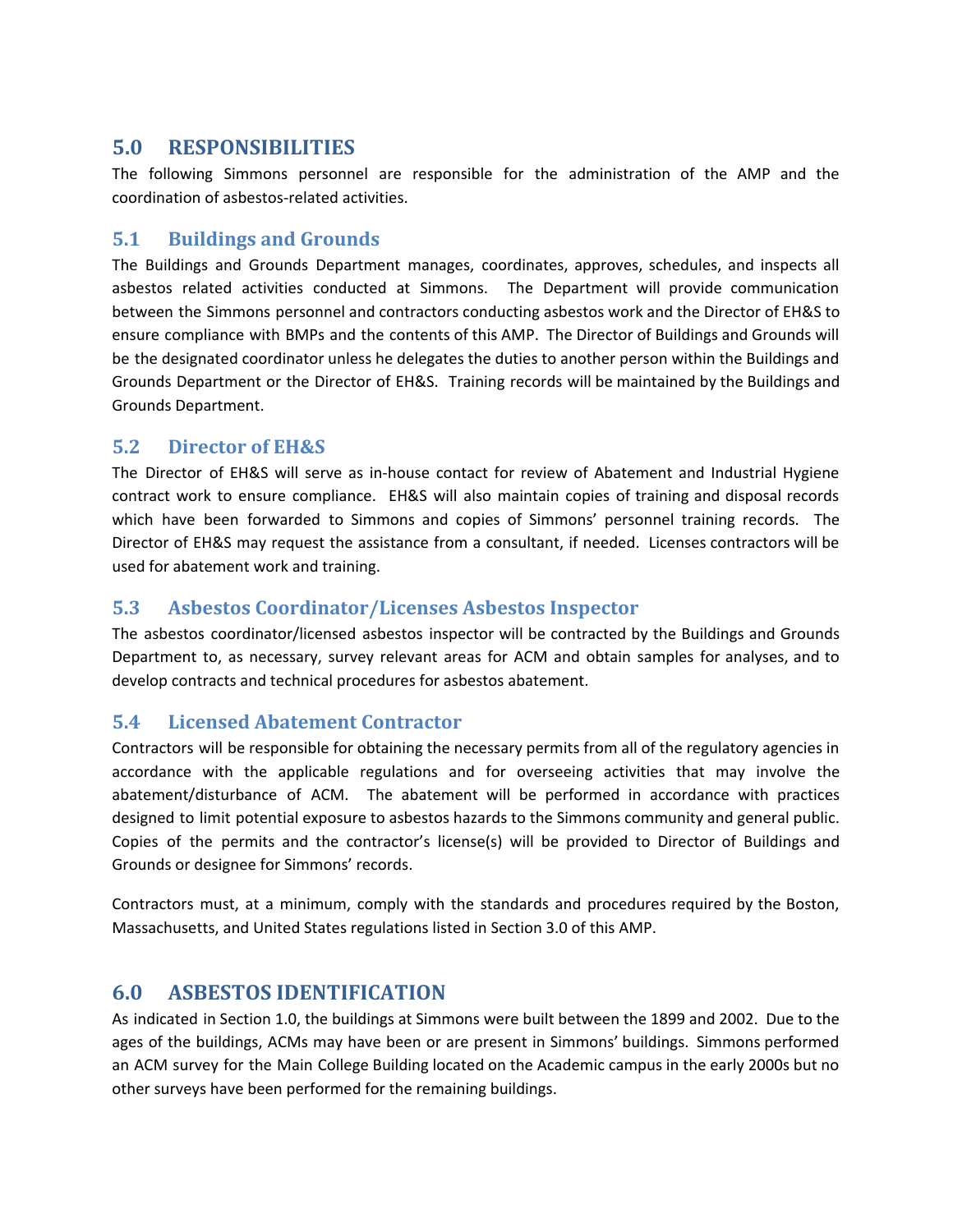The following sections describe examples of ACM or PACM on the Simmons' campuses, how ACM will be classified, what information will be provided in building inventories, and what information is required on signs and labels.

## <span id="page-13-0"></span>**6.1 Examples**

Table 1 provides examples of ACM or PACM in buildings provided by EPA. One of the most common misconceptions is that buildings, specifically built after 1980, do not contain asbestos.

| <b>Table 1 Examples of ACM and PACM</b>                                 |                                                       |                                                    |  |
|-------------------------------------------------------------------------|-------------------------------------------------------|----------------------------------------------------|--|
| <b>Cement Pipes</b>                                                     | Elevator Brake Shoes                                  | <b>Fire Blankets</b>                               |  |
| <b>Cement Wallboard</b>                                                 | <b>HVAC Duct Insulation</b>                           | <b>Fire Curtains</b>                               |  |
| <b>Cement Siding</b>                                                    | <b>Boiler Insulation</b>                              | <b>Fire Doors</b>                                  |  |
| Asphalt Floor Tile                                                      | <b>Breaching Insulation</b>                           | <b>Elevator Equipment Panels</b>                   |  |
| Vinyl Floor Tile                                                        | Ductwork Flexible Fabric<br>Connections               | Wallboard                                          |  |
| Vinyl Sheet Flooring                                                    | <b>Cooling Towers</b>                                 | Joint Compounds                                    |  |
| <b>Flooring Backing</b>                                                 | Pipe Insulation<br>(corrugated air-cell, block, etc.) | <b>Vinyl Wall Coverings</b>                        |  |
| <b>Construction Mastics</b><br>(floor tile, carpet, ceiling tile, etc.) | <b>Heating and Electrical Ducts</b>                   | <b>Spackling Compounds</b>                         |  |
| <b>Acoustical Plaster</b>                                               | <b>Electrical Panel Partitions</b>                    | Laboratory Hoods/Table Tops                        |  |
| <b>Decorative Plaster</b>                                               | <b>Electrical Cloth</b>                               | Laboratory Gloves                                  |  |
| <b>Textured Paints/Coatings</b>                                         | <b>Electric Wiring Insulation</b>                     | <b>Adhesives</b>                                   |  |
| Ceiling Tiles and Lay-in Panels                                         | Chalkboards                                           | Caulking/Putties                                   |  |
| Spray-Applied Insulation                                                | <b>Roofing Shingles</b>                               | Packing Materials (for<br>wall/floor penetrations) |  |
| <b>Blown-in Insulation</b>                                              | Roofing Felt                                          | <b>High Temperature Gaskets</b>                    |  |
| <b>Fireproofing Materials</b>                                           | <b>Base Flashing</b>                                  | Taping Compounds (thermal)                         |  |

## <span id="page-13-1"></span>**6.2 Classifications**

EPA recommendations that ACM be classified into one of the following categories:

- **Surfacing Material:** Examples include ACM sprayed or trowel onto surfaces, such as decorative plaster on ceilings or acoustical ACM on the underside of concrete slabs or decking, or fireproofing materials on structural members.
- **Thermal System Insulation (TSI):** Examples of this material include ACM applies to pipes, boilers, tanks, and ducts to prevent heat loss or gain, or condensation.
- **Miscellaneous ACM:** Examples include asbestos-containing ceiling or floor tiles, textiles, and other components such as asbestos cement panels, asbestos siding and roofing materials, and electrical and sound insulation materials.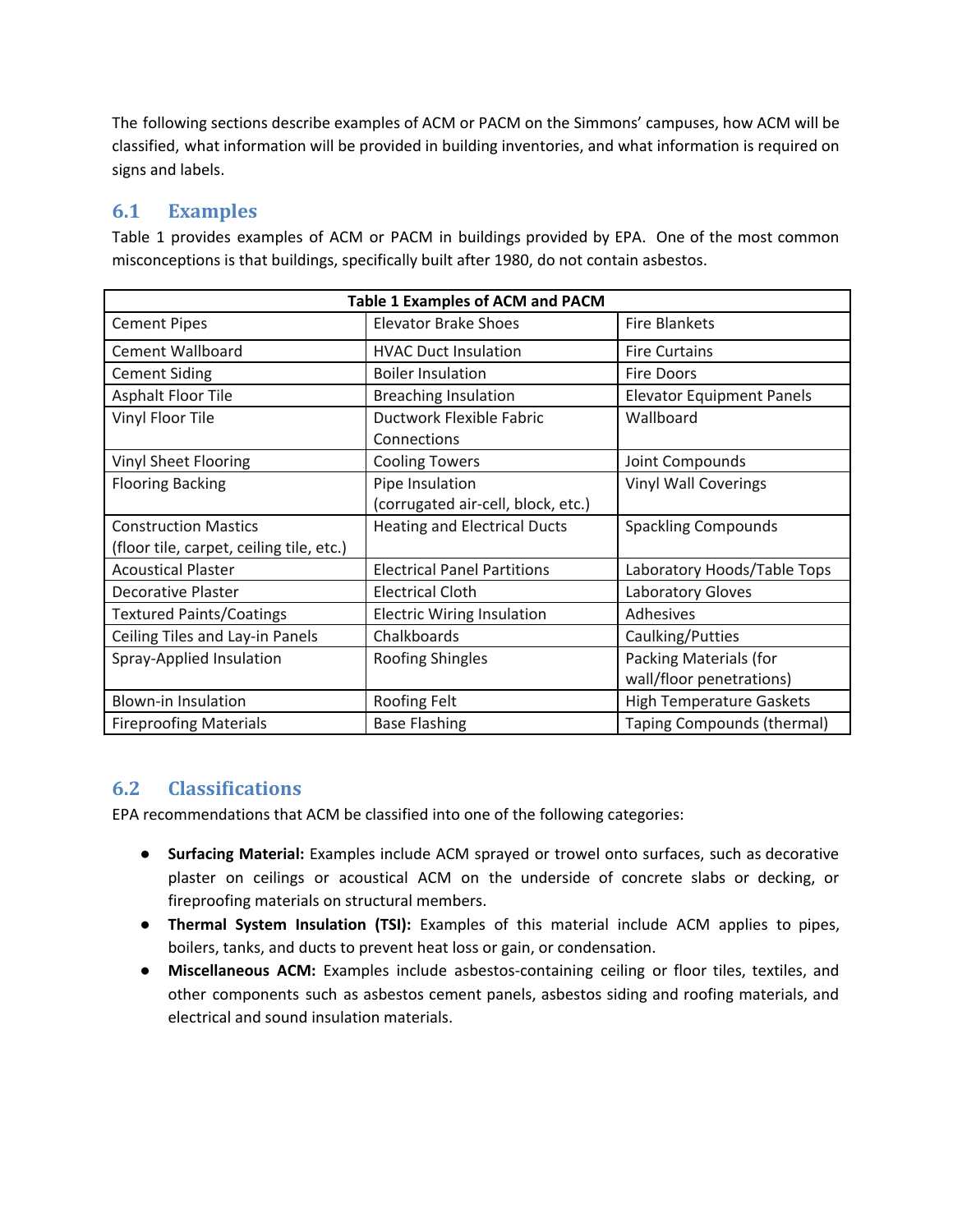## <span id="page-14-0"></span>**6.3 Building Inventories**

The Buildings and Grounds Department will maintain an inventory of ACM or PACM locations. The inventory will include the following information:

- Building
- Room
- Specific location within room
- Type
- Quantity
- Condition of source
- Date of inspection
- Whether or not sample collection was performed
- Asbestos content if determine via analytical testing, if applicable
- Description of response actions or preventive measures taken, if applicable

#### <span id="page-14-1"></span>**6.4 Signs and Labels**

The Buildings and Grounds Department, Director of EH&S, designee, or contractor will post signs and labels to communicate hazard information to faculty, adjuncts, staff, students, visitors, and/or. To ensure comprehension, when warranted, the Buildings and Grounds Department, Director of EH&S, or contractor will use pictrograms, graphics, and/or awareness training or a combination of these methods.

In accordance with OSHA, the signs and labels will include the following words:

DANGER CONTAINS ASBESTOS FIBERS AVOID CREATING DUST CANCER AND LUNG DISEASE HAZARD

#### <span id="page-14-2"></span>**7.0 EXPOSURE MONITORING**

Exposure monitoring will be performed if there is reason to believe that the permissible exposure limit (PEL) for asbestos, which is 0.1 fiber per cubic centimeter of air as an eight-hour time-weighted average with an excursion limit of 1.0 asbestos fibers per cubic centimeter over a 30-minute period. This monitoring will be performed by a contractor.

Results will be communicated to the affected employees within 15 working days of receiving the results.

## <span id="page-14-3"></span>**8.0 NOTIFICATION TO REGULATORY AGENCIES**

In order to conduct any asbestos related work in Boston and Massachusetts, you are required to apply for and receive an asbestos abatement project permit. The asbestos contractor will file and obtain the appropriate permits and notifications required by MADEP, BFD, and BPHC for asbestos projects at Simmons. Copies of the permits and notifications will be provided to the Director of EH&S, the Director of Buildings and Grounds, or designee.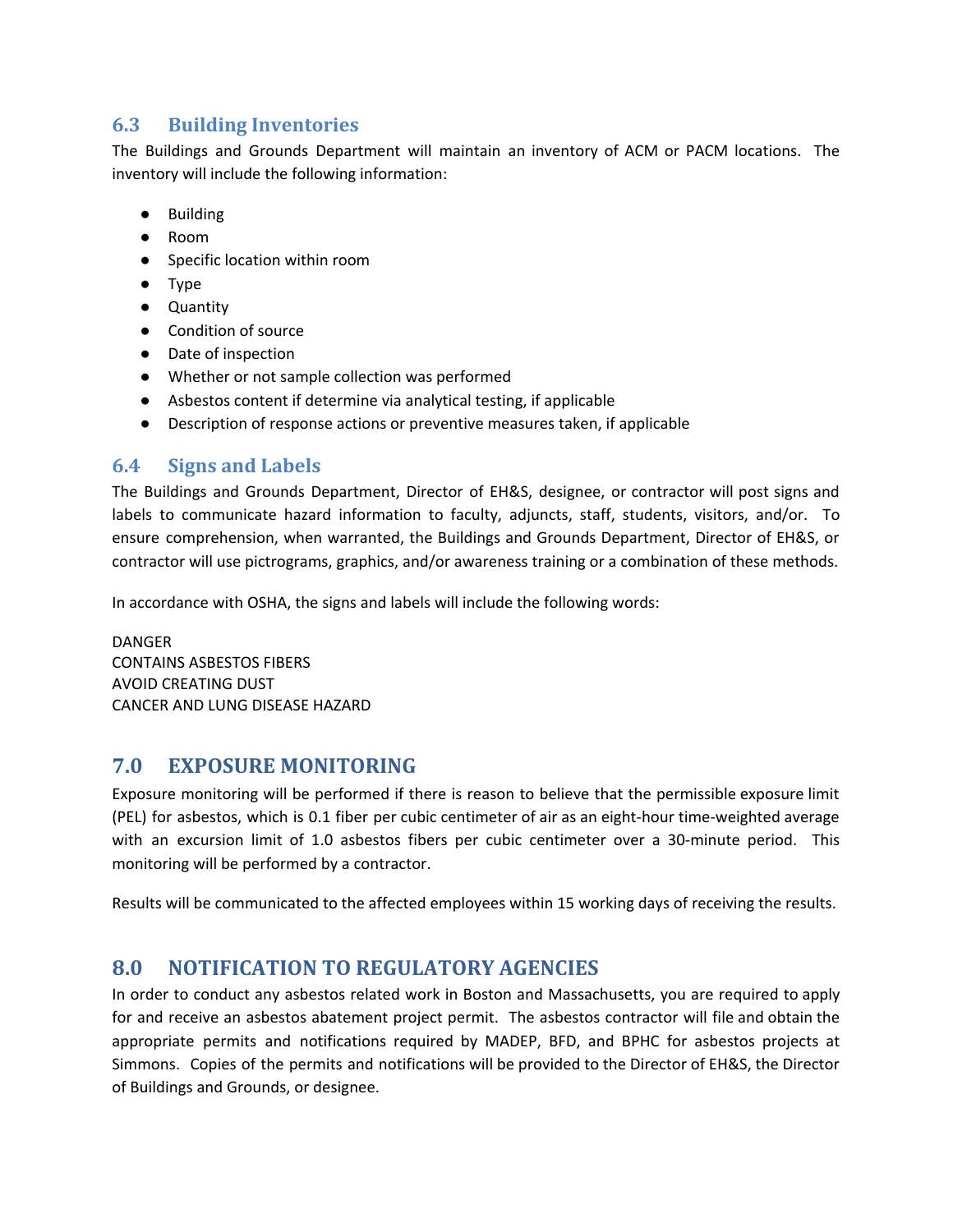## <span id="page-15-0"></span>**8.1 Massachusetts Department of Environmental Protection**

#### <span id="page-15-1"></span>**8.1.1 Exemptions**

MADEP has exempted the following small abatements from the 10-day notification prior to start:

- 100 square feet (SF) or less or exterior asbestos cement shingles, siding, and panels.
- Incidental maintenance:
	- o 100 SF or less of asbestos floor tiles and related mastics
	- o 32 SF or less of gypsum wallboard and joint compound that contains asbestos
- Exempt abatements sill need to follow the applicable work practices.

#### <span id="page-15-2"></span>**8.1.2 Non-traditional Asbestos Abatement Work Practice Approvals**

The following six situations are eligible for a "Non-traditional (NT)" Asbestos Abatement Work Practice Approval from MADEP.

- 1. Demolition of a facility under an order of a state or local government agency issued because the facility is structurally unsound and in danger of imminent collapse.
- 2. Where ACM or Asbestos Containing Waste Material (ACWM) was not accessible for testing and was, therefore, not discovered until after demolition began and, as a result of the demolition, the material cannot be safely removed with standard work practices.
- 3. Asbestos abatement activities that are conducted as part of an emergency renovation operation.
- 4. Asbestos abatement activities that are conducted to clean up and decontaminate a facility or portion of a facility as a result of:
	- a. Asbestos abatement activities not conducted in compliance with 310 CMR 7.15, or
	- b. ACM deterioration that, if not immediately attended to, presents a safety or public health hazard.
- 5. In a facility that is being renovated, where wetting would unavoidably damage equipment or present a safety hazard. OR
- 6. Bulk loading ACM and/or ACWM.

An AQ-36 form, proposal, and fee must be submitted to MADEP for approval. The proposal describes:

- Which prescribed work practice standards cannot be implemented.
- The non-traditional work practices that would be used.
- Steps to ensure that alternative work practices won't release asbestos to ambient air.

Upon review, MADEP will issue written approval and permit approval number. MADEP may issue verbal conditional approvals for emergency situations.

## <span id="page-15-3"></span>**8.2 Boston Fire Department**

A BFD asbestos removal permit is required for construction activities involving asbestos.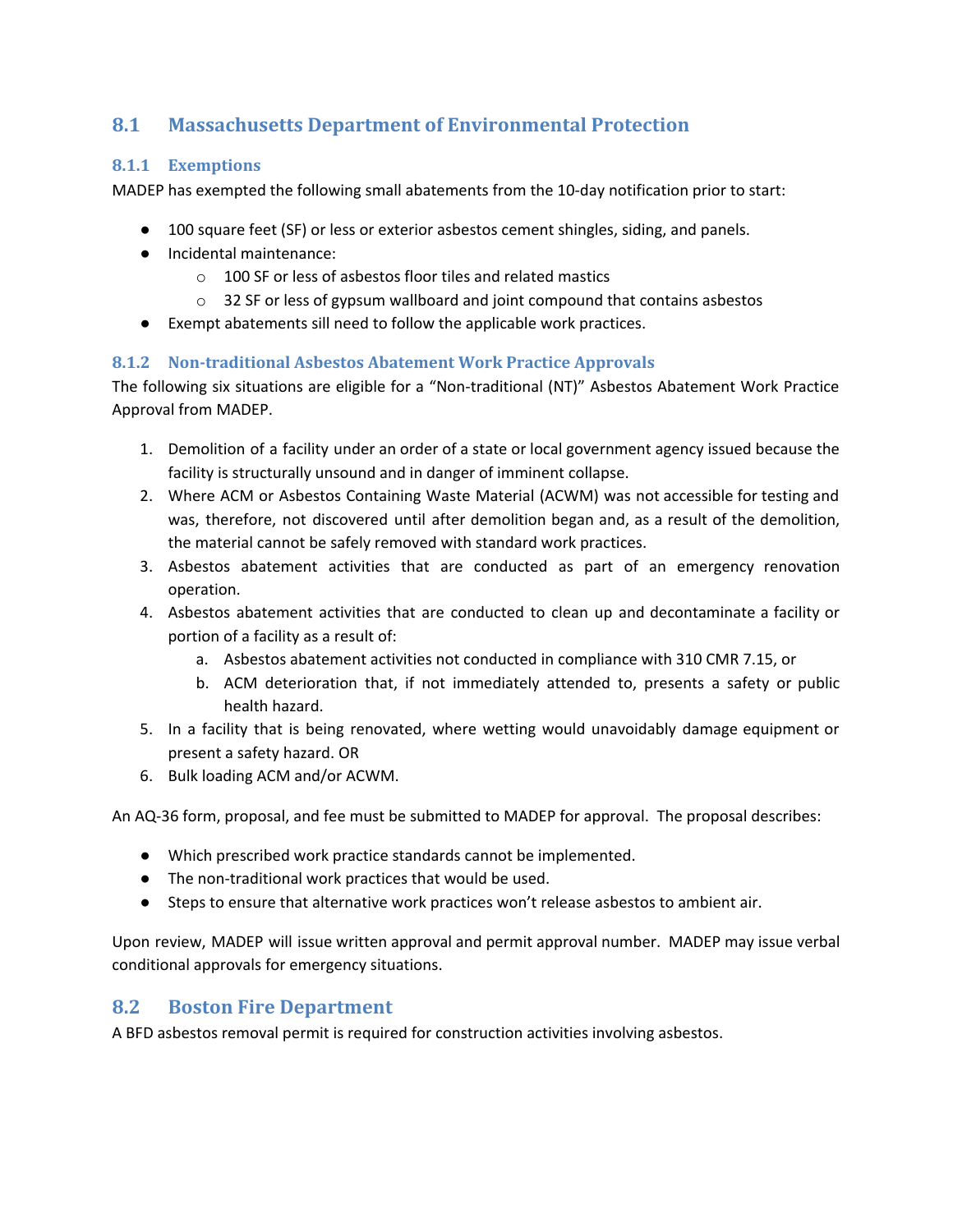## <span id="page-16-0"></span>**8.3 Boston Public Health Commission**

The BPHC requires that asbestos projects including but not limited to asbestos removal, encapsulation, repair, simple pick-up and disposal, re-notification of an on-going job, emergencies, clean-up jobs, and multiple buildings in one contract.

## <span id="page-16-1"></span>**9.0 BUILDING SURVEYS**

The Director of EH&S, Director of Building and Grounds, or designee will coordinate the completion of a building survey for ACMs and PACMs. All surveys will be conducted with the oversight of the Director of EH&S, the Director of Buildings and Grounds, or designee and will include the following activities. Surveys will be completed in accordance with local, state, and federal regulations. A contactor may complete these activities on behalf of Simmons.

- Signage and Labeling
- Bulk Sampling and Analyses
- Floor Plans identifying ACM and PACM (NOTE: Locations include material containing asbestos in any amount including < 1%)
- Tables identifying building, room, locations within rooms, class of ACMs, and estimate quantities
- Abatement Cost estimates
- Recommendations regarding condition of materials. Here are some examples:
- Evidence of deterioration or delaminating from the underlying surfaces
- Evidence of physical damage
- Evidence of water damage
- Proximity to air plenum or direct airstream
- Accessibility, visibility and degree of activity
- Change in area or building use
- Risk rating for disturbance at each location: High or Low
- A statement of compliance with the NESHAPs survey requirements and the credentials of the Asbestos Inspector

Each time a significant asbestos abatement project is conducted, the Project Manager will update records to reflect the changes in the building conditions. This may include records such as:

- A letter of addendum to the building survey indicating amounts and located were asbestos was removed.
- A modified building floor plan identifying areas where ACMs remain.

Asbestos surveys will be accessible to faculty, staff, and students normal business hours at the Buildings and Grounds Office. **These surveys will be maintained for at least two years.**

#### <span id="page-16-2"></span>**9.1 Demolition or Renovations**

The MADEP requires a survey of the area to be affected by a demolition or renovation project to be conducted before the project starts, to identify all material containing any amount of asbestos that is present in the facility or facility component to be demolished or renovated. A qualified individual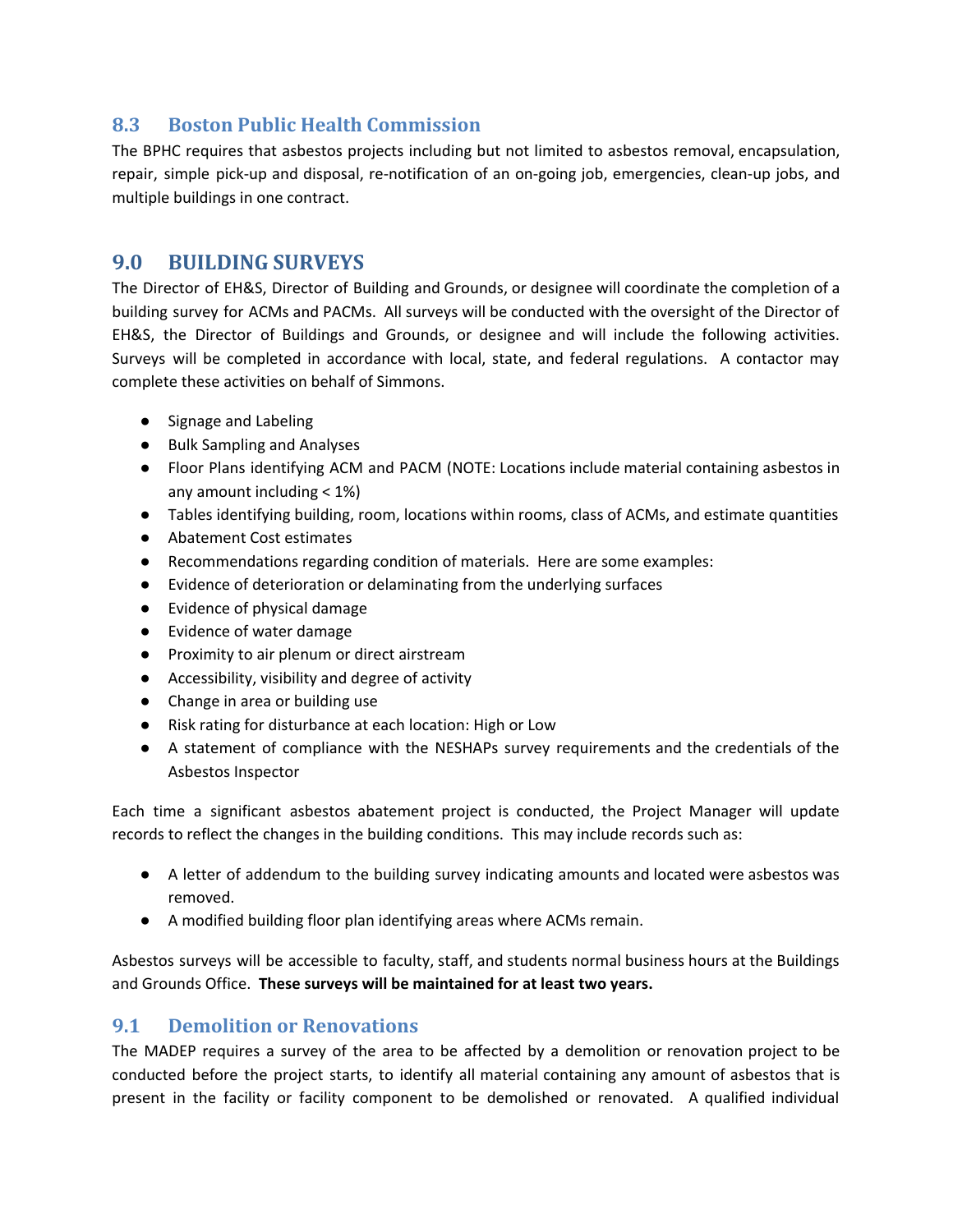holding a valid and current DOL Asbestos Inspector License will conduct these building surveys. It will be the responsibility of the Project Manager from Buildings and Grounds Department to coordinate an inspection by a DOL licensed Asbestos Inspector as a component of the project.

## <span id="page-17-0"></span>**9.2 Existing Building Surveys**

Surveying of existing buildings will occur in phases based upon building classification and the following priority schedule. These surveys will be conducted depending on whether or not it is economically feasible for Simmons to perform the surveys during the fiscal year.

- 1. Residence Halls
- 2. Academic Buildings
- 3. Administration Buildings
- 4. Miscellaneous
- 5. New Acquisitions

A qualified individual holding a valid and current DOL Asbestos Inspector License will conduct these building surveys.

## <span id="page-17-1"></span>**9.3 Post-Abatement Visual Inspections**

This inspection is required for all abatements. It is done at the end of the abatement by a DLS-certified asbestos project monitor. It ensures that abatement work was complete.

## <span id="page-17-2"></span>**10.0 OPERATIONS AND MAINTENANCE PROCEDURES**

This section outlines the operations and maintenance (O&M) procedures depending on the activity. Simmons hires consultants to perform these procedures since there is no respiratory protection program at Simmons. The asbestos coordinator for Simmons is the Director of Buildings and Grounds or a designee.

## <span id="page-17-3"></span>**10.1 Classes of Work**

The classes of asbestos work and a brief description are provided below:

- *Class I asbestos work:* Activities involving the removal of TSI and surfacing (sprayed-on, troweled-on, or otherwise applied) ACM and PACM.
- *Class II asbestos work:* Activities involving the removal of ACM which is not thermal system insulation (TSI) or surfacing material. This includes, but is not limited to, the removal of asbestos-containing wallboard, floor tile and sheeting, roofing and siding shingles, and construction mastics.
- *Class III asbestos work:* Repair and maintenance operations, where ACM, including TSI and surfacing ACM and PACM, is likely to be disturbed.
- *Class IV asbestos work:* Maintenance and custodial activities during which employees contact, but do not disturb, ACM or PACM and activities to clean up dust, waste, and debris resulting from Class I, II, and III activities.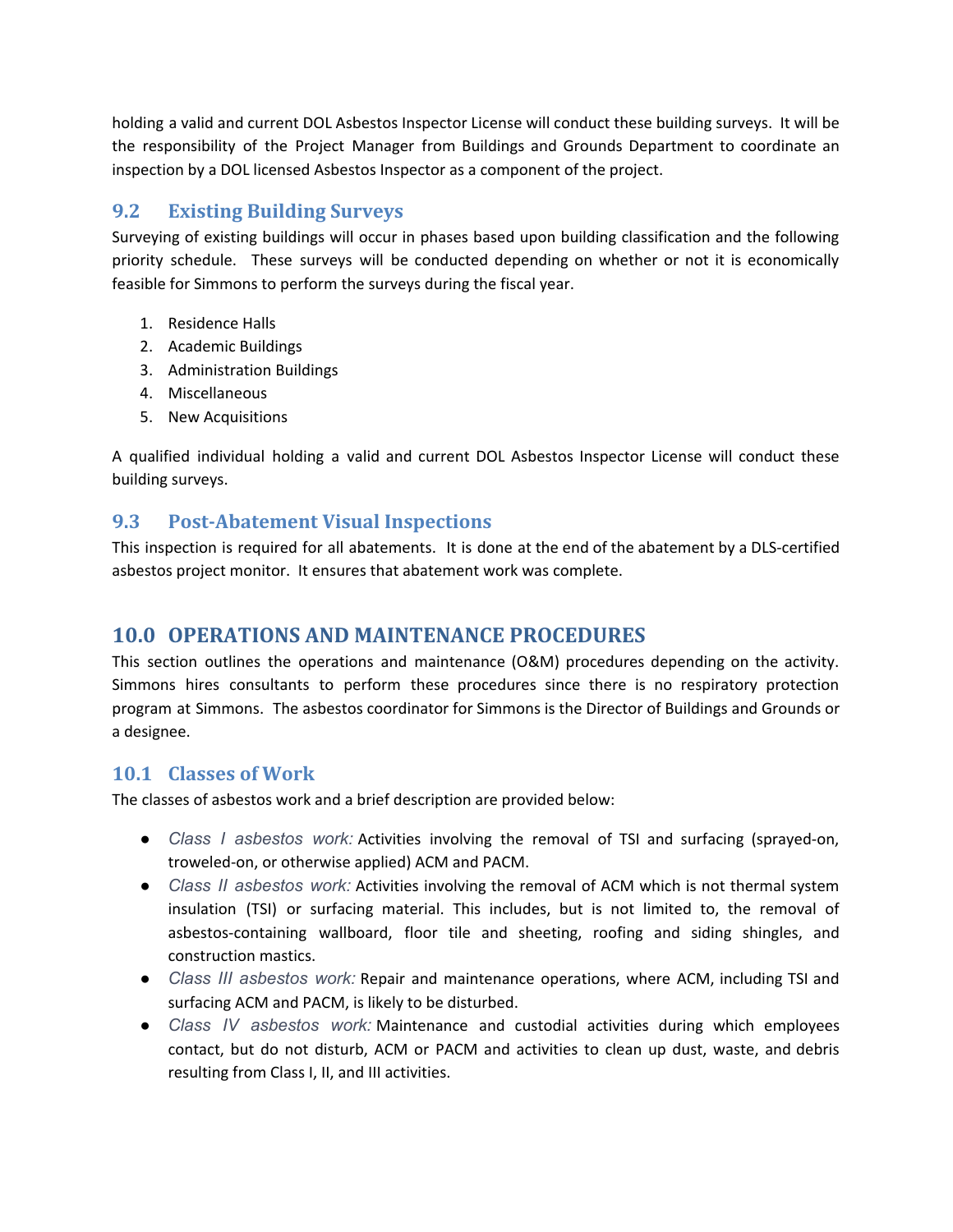## <span id="page-18-0"></span>**10.2 Procedure for Trace Asbestos Materials**

Trace asbestos refers to a material that contains less than one percent  $(< 1\%)$  asbestos. The work requirements are as follows:

- 1. Training (awareness level or O&M level).
- 2. Contractors must have a respirator program.
- 3. Initial exposure monitoring.
- 4. Worker protection (suits, respirators, etc.).
- 5. Seal off area to prevent transmission of dust beyond the immediate work area.
- 6. Post construction area warning signs.
- 7. Use wet methods (amended water: water mixed with surfactant (soap)).
- 8. Use HEPA-vacuums.
- 9. Prompt clean-up and disposal of waste and debris contaminated with trace asbestos in leak tight plastic bags or containers. (Materials containing <1% asbestos are not considered asbestos waste).
- 10. Remove asbestos waste and complete asbestos waste paperwork.
- 11. Record-keeping requirements associated with personal air monitoring, negative exposure assessment, and waste disposal will be provided to Simmons for their records.

## <span id="page-18-1"></span>**10.3 Procedure for Asbestos Containing Materials**

The work requirements are as follows:

- 1. Training (16-Hour O&M level).
- 2. Contractors must have a respirator program.
- 3. Submit an asbestos notification form to MADEP and obtain asbestos permits from BFD and BPHC. (Communicate with EH&S or Buildings and Grounds in advance).
- 4. Initial exposure monitoring.
- 5. Worker protection (suits, respirators, etc.).
- 6. Seal off area to prevent transmission of dust beyond the immediate work area.
- 7. Post asbestos warning signs.
- 8. Use wet methods (amended water).
- 9. Use HEPA-vacuums.
- 10. Prompt clean-up and disposal of waste and debris contaminated with asbestos in leak tight, labeled asbestos waste bag or containers. Waste must be double-bagged.
- 11. Remove asbestos waste and complete asbestos waste paperwork.
- 12. Record-keeping requirements associated with personal air monitoring, negative exposure assessment, and waste disposal will be provided to Simmons for their records.

## <span id="page-18-2"></span>**10.4 Repair and Renovation Work**

All scheduled clean-up, repair, and renovation work must first be cleared by the asbestos coordinator to ensure that asbestos-containing materials will not be disturbed. Examples of activities that qualify as a "disturbance" are listed below. If renovation and repair work cannot be accomplished without disturbing asbestos-containing materials, the asbestos coordinator will arrange for an asbestos contractor to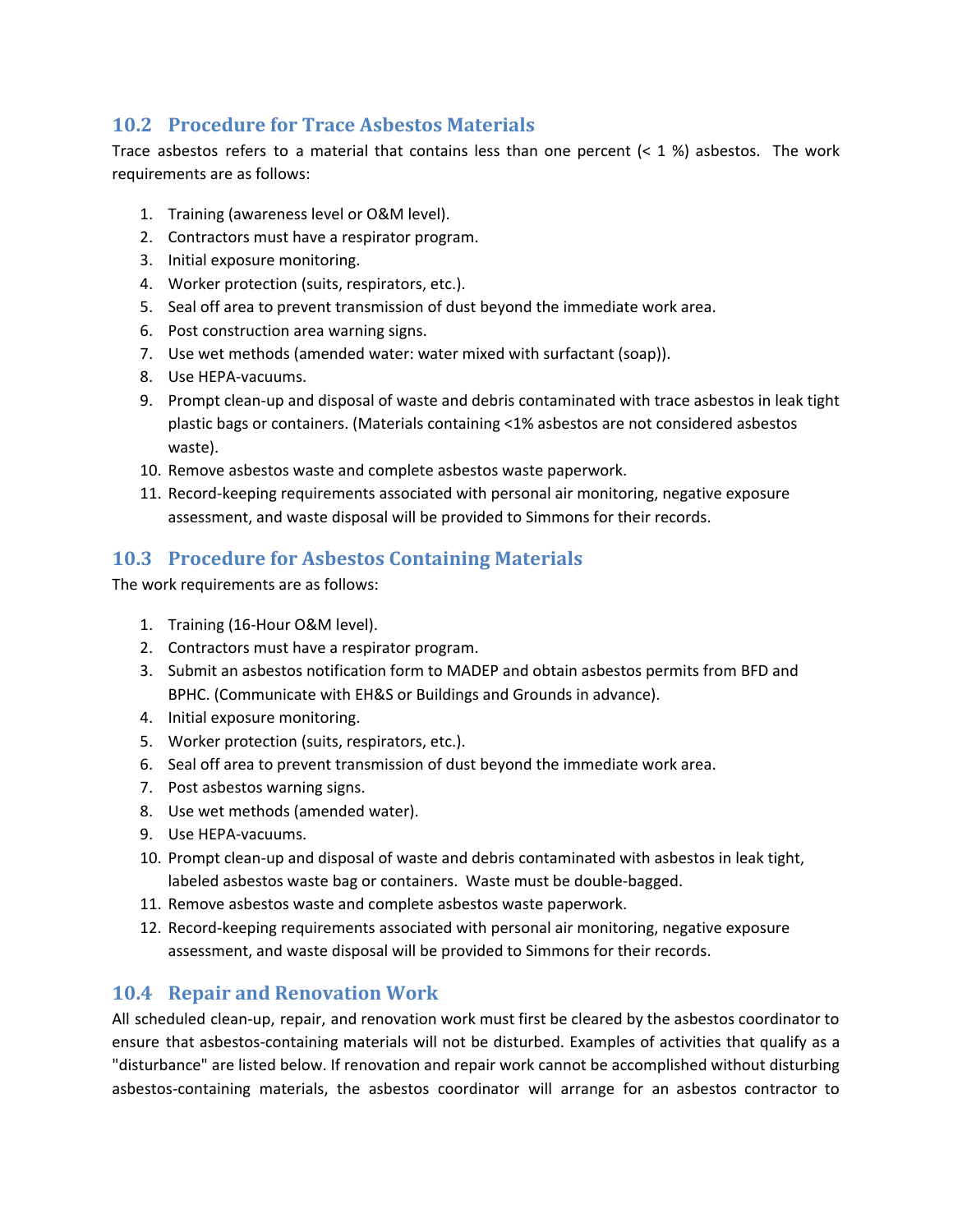perform the work, or otherwise abate the asbestos so that Simmons personnel can safely perform the repair or renovation work.

Disturbances include, but are not limited to:

- Removing, sanding, cutting, hammering, or drilling through flooring, wall, fire door, and ceiling materials.
- Work that will disturb pipe and other mechanical or thermal systems insulation.
- Dry-sweeping mechanical rooms or areas that may contain asbestos materials.
- Dry-buffing or dry-stripping asbestos-containing flooring materials; (only wet stripping methods can be done using low abrasion pads at speeds below 300 rotations per minute).

## <span id="page-19-0"></span>**10.5 Emergency Asbestos Work**

Any incident that causes the release of asbestos fibers when proper containment measures are not in place is considered an emergency. Examples of emergencies are the discovery of asbestos debris on the floor; ceiling collapse, flooding, or water damage that causes asbestos floor tile to pop up and break; or a leak in a pipe insulated with asbestos. The asbestos coordinator will determine if the emergency can be resolved by O&M-trained employees. If it cannot, an asbestos contractor will be immediately called in. The Buildings and Grounds department must shut down the Heating Ventilation and Air Conditioning (HVAC) system to prevent asbestos fibers from contaminating other areas and, if possible, shut off the steam or water lines, if the emergency involves a leak. If there is reason to suspect that the HVAC system has been contaminated, an asbestos contractor will perform the work. While preparing to address the emergency, and/or while waiting for the asbestos contractor, Buildings and Grounds personnel must ensure their and others' safety by keeping untrained and unauthorized people from entering the asbestos emergency area.

## <span id="page-19-1"></span>**11.0 WASTE DISPOSAL**

This section outlines the requirements when generating asbestos-containing waste material (ACWM) per MADEP. When removing ACWM, handle in a manner that will minimize the risk of making it friable or releasing asbestos dust into the environment.

- 1. Adequately wet ACWM obtained from air cleaning or from removal operations.
- 2. While adequately wet, containerize and seal the ACWM in leak-tight containers.
- 3. Label the containers with the following information printed in letters of sufficient size and contrast so as to be readily visible and legible:

DANGER CONTAINS ASBESTOS FIBERS MAY CAUSE CANCER CAUSES DAMAGE TO LUNGS DO NOT BREATHE DUST AVOID CREATING DUST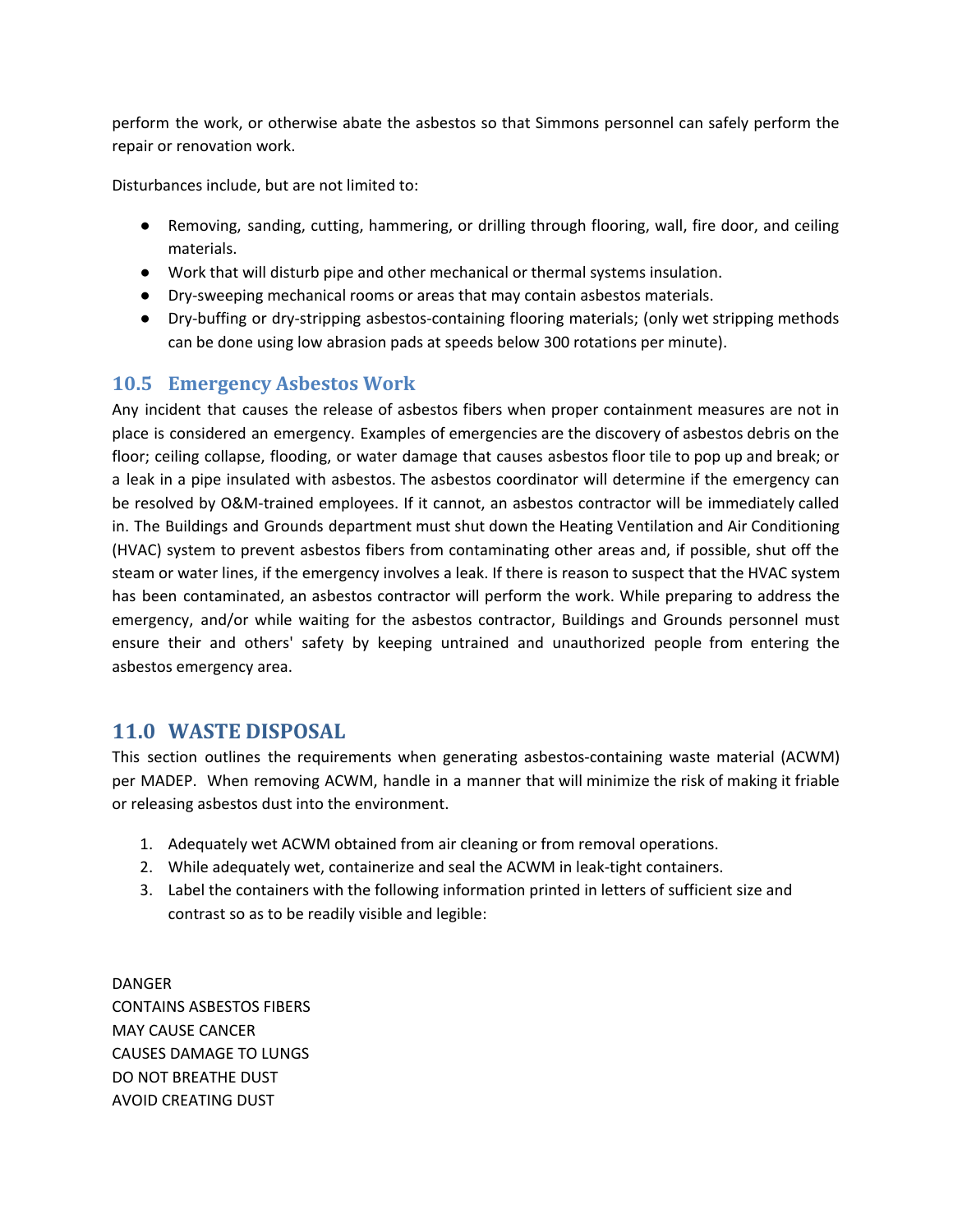4. In addition, each individual container and/or package of ACWM will be labeled prior to being transported off the site of generation with:

NAME OF WASTE GENERATOR LOCATION AT WHICH THE WASTE WAS GENERATED THE DATE OF GENERATION

**NOTE:** Bulk-loading of ACWM is not permitted without MADEP approval of a Non-traditional Asbestos Abatement Work Practice Application.

Generated waste is required to be shipped to a landfill permitted to accept ACWM using the MADEP **shipping record form, which is available on MADEP's webpage** [\(http://www.mass.gov/eea/docs/dep/air/approvals/aq/asb-wshipr.pdf](http://www.mass.gov/eea/docs/dep/air/approvals/aq/asb-wshipr.pdf)). Haulers and others can print their own forms. Shipments that don't reach their destination must be tracked down and reported to MADEP. Waste records must be kept for at least two years after the form is signed by the disposal facility.

> **NOTE:** If material containing any asbestos gets mixed with non-asbestos debris, then all must be handled as ACWM.

#### <span id="page-20-0"></span>**12.0 TRAINING**

Simmons does not permit staff to engage in asbestos abatement activities. However, Simmons' staff associated with the Buildings and Grounds Department may work in areas where ACM or PACM is present. Contractors are responsible for training their staff and providing training documentation of proof to Simmons.

#### <span id="page-20-1"></span>**12.1 Asbestos Workers**

The training requirements for various types of asbestos workers are summarized in Table 2. Contractors conducting asbestos work at Simmons must, where applicable, provide staff trained in accordance with the requirements outlined in Table 2.

| Table 2                        |                         |                          |  |
|--------------------------------|-------------------------|--------------------------|--|
| <b>Type of Asbestos Worker</b> | <b>Initial Training</b> | Refresher                |  |
| Asbestos Worker                | Four-day course         | One-day course           |  |
| <b>Asbestos Supervisor</b>     | Five-day course         | One-day course           |  |
| Asbestos Inspectors            | Three-day course        | $\frac{1}{2}$ day course |  |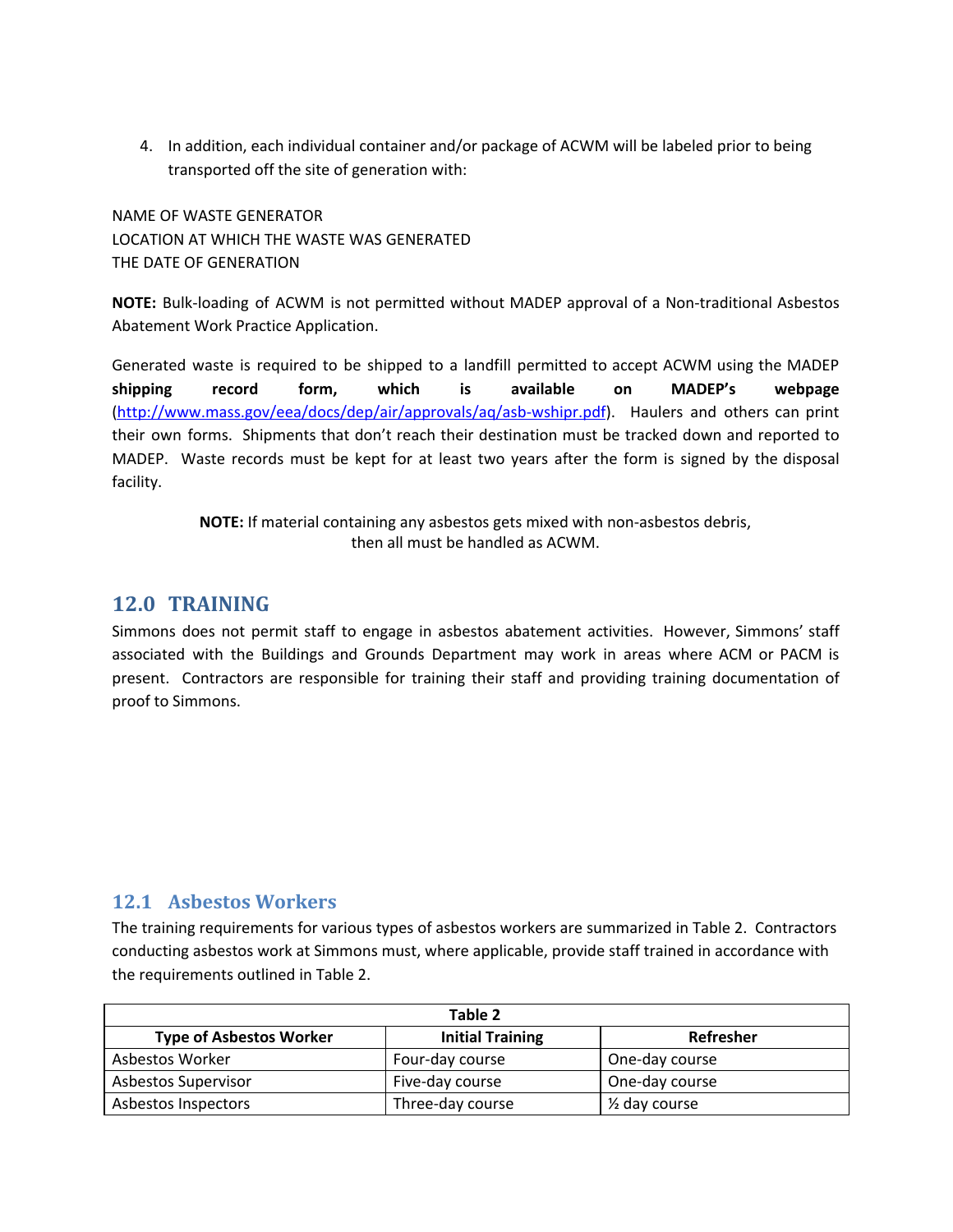| Asbestos Management Planner         | Two-day course   | One-day course |
|-------------------------------------|------------------|----------------|
| Asbestos Project Designers          | Three-day course | One-day course |
| <b>Asbestos Project Monitor</b>     | Five-day course  | One-day course |
| Asbestos Associated Project Workers | Two-day course   | One-day course |

## <span id="page-21-0"></span>**12.2 Buildings and Grounds Department**

Buildings and Grounds staff will receive general asbestos awareness training annually, which is at least two hours. New Buildings and Grounds staff will be trained within 60 days after first date of employment. Training will include but is not limited to:

- Information regarding asbestos and its various uses and forms.
- Information on the health effects associated with asbestos exposure.
- Locations of ACM identified throughout each building in which they work.
- Recognition of damage, deterioration, and delamination of ACM.
- Name and telephone number of the person designated within Simmons to manage the plan
- Availability and location of the management plan

Buildings and Grounds staff, who conduct any activities that will result in the disturbance of ACM, will receive additional training, which will consist of 14 hours of additional training. This training will include, but not be limited to:

- Descriptions of the proper methods of handling ACM.
- Information on the use of respiratory protection.
- Hands-on training in the use of respiratory protection, other personal protection measures, and good work practices.
- Definition of asbestos terms
- Sampling methods
- Test methods
- Quality assurance and quality control
- Interpretation of results

## <span id="page-21-1"></span>**13.0 MEDICAL SURVEILLANCE**

Since no asbestos activities are performed by Simmons' staff, there is no requirement for a medical surveillance program for asbestos at Simmons.

**NOTE:** EPA and OSHA require that a medical surveillance program be implemented for asbestos workers and employees, who are exposed to asbestos. In addition, OSHA requires medical surveillance program for employees, who are required to wear a respirator including N95 respirators.

## <span id="page-21-2"></span>**14.0 RECORDS**

The Buildings and Grounds Office will maintain asbestos related documentation including but not limited to: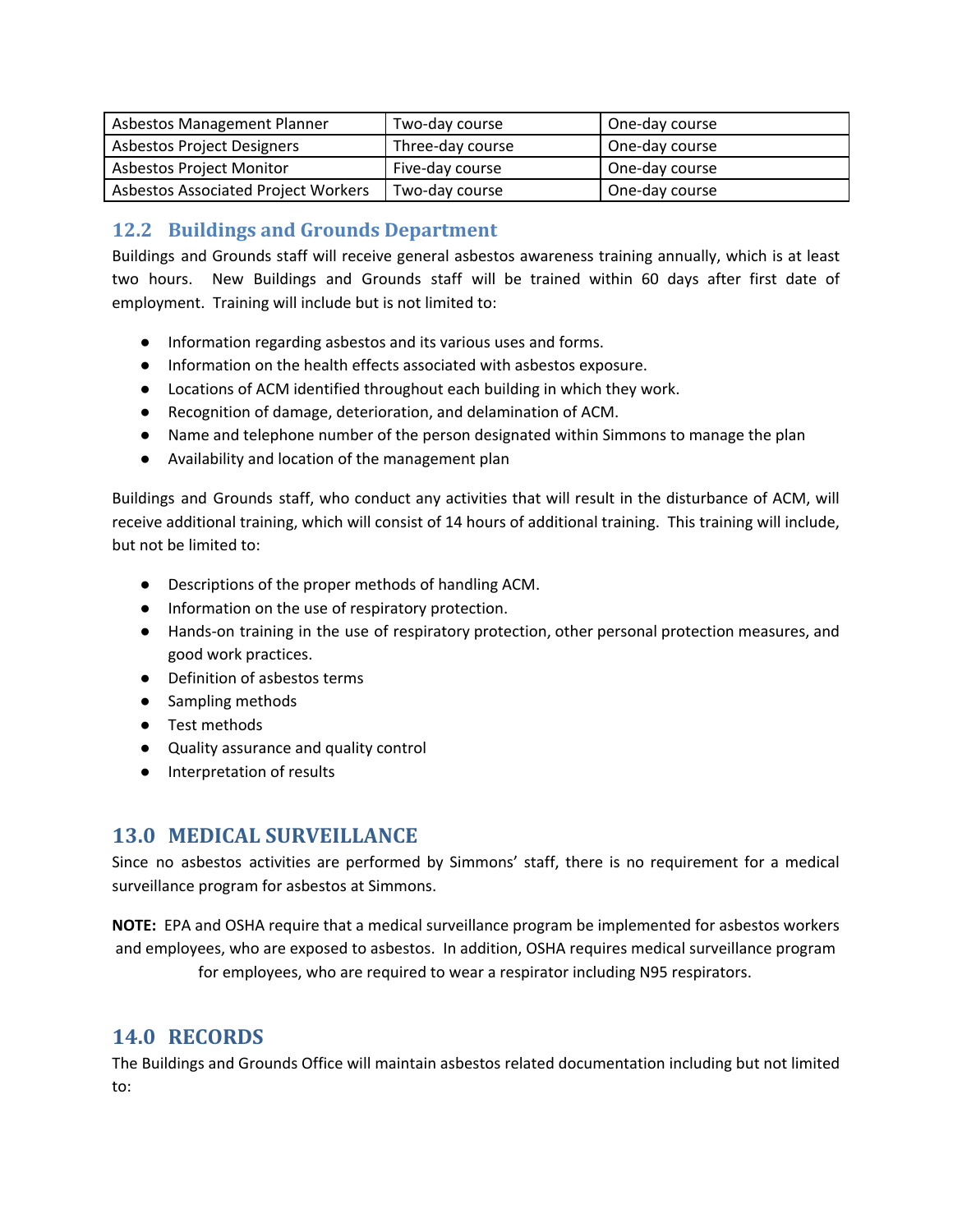- Training records
- Inspection Reports
- Building surveys
- Air monitoring data
- ACM waste disposal paperwork
- This document

In addition, the following will be maintained if required in the future:

- Pump calibration records
- Respirator fit testing
- Medical surveillance records

Below are the records' retention times for various documents:

- Exposure monitoring for asbestos 30 years
- Worker medical surveillance Duration of employment plus 30 years
- Asbestos worker training records 15 years from the date of project or activity completion
- Asbestos waste disposal documents Seven years

## <span id="page-22-0"></span>**15.0 ANNUAL REVIEW**

This document will be reviewed on an annual basis to ensure it is effective and functional. The review process will provide a forum to discuss the program and determine ways to improve it. The annual review will include the following at a minimum:

- Director of Buildings and Grounds
- At least one representative from the Simmons' staff, who come in contact with ACM and PACM as part of their job
- Director of EH&S

At a minimum, the review will include:

- A review of this document
- Results of inspections and audits
- A summary of corrective actions
- Changes in operations and regulations
- Future asbestos projects

Changes to this document will be recorded in the review table provided at the beginning of this document.

#### <span id="page-22-1"></span>**16.0 REFERENCES**

Below are the references for this program: